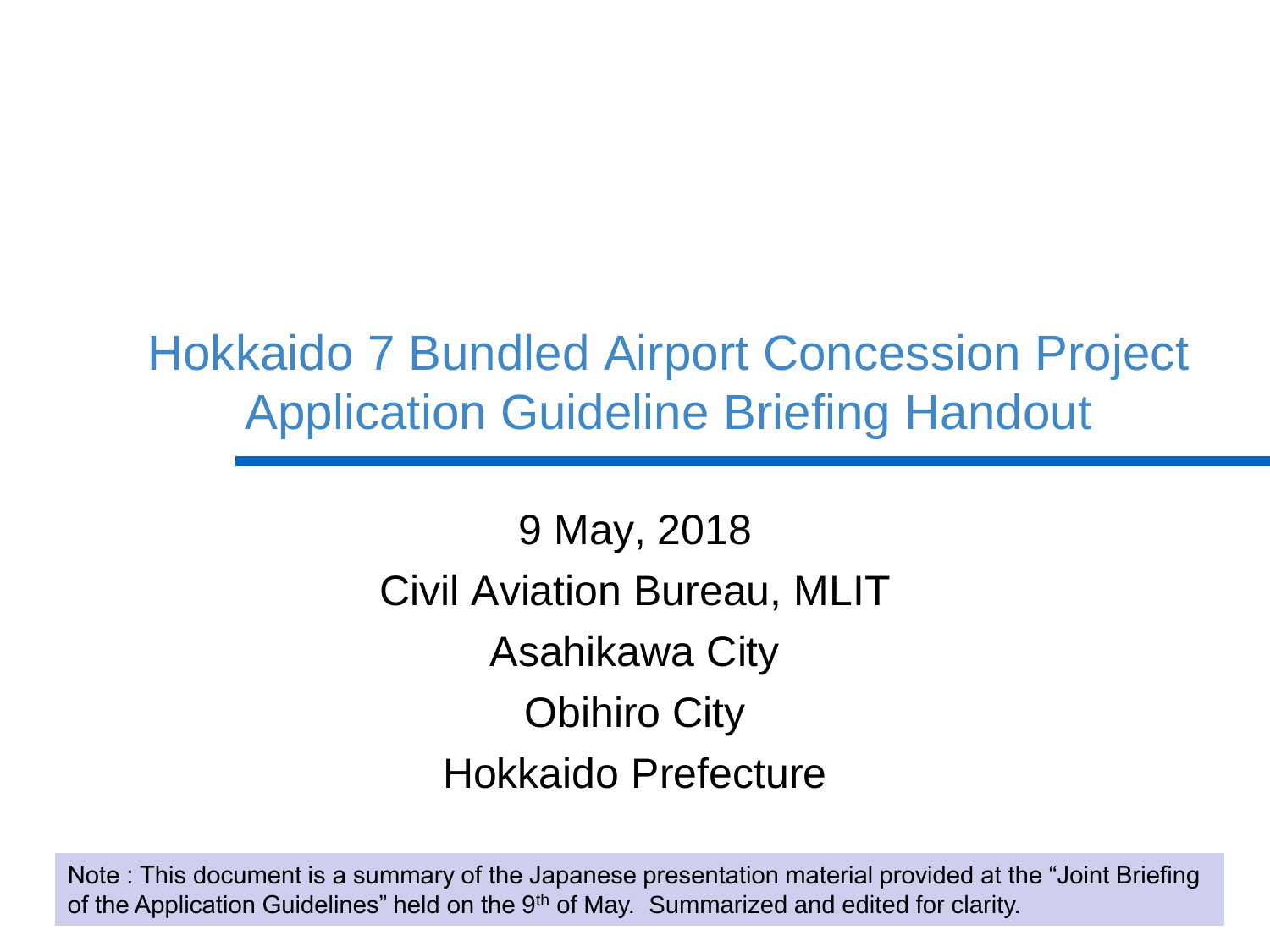# **Contents**

# 1.**Application Guidelines**

- ① Determining Capacity at New Chitose Airport/ Revenue-linked contributions at New Chitose Airport
- ② Costs related to around-the-clock operation at New Chitose Airport
- ③ Sustainable growth promotion measures throughout the Project Period
- ④ Dispatched staff of the 4 Administrators
- ⑤ Subsidy scheme for the 3 Administrators

# 2.**Selection Criteria**

- ① First Screening and Second Screening
- ② Overall Part and Individual Part in Second Screening
- ③ Commentary on Proposal Items and Key Points in Screening

## 3.**Next Steps**

- ① Upcoming Schedule
	- Application Guideline Q&A
	- 1st Screening
	- $\triangleright$  2<sup>nd</sup> Screening
- ② VDR
	- How to use the VDR
	- $\triangleright$  Disclosure categories of the VDR
	- Disclosure of Building Facility Operator
- ③ Miscellaneous

## 4.**Others**

### **Omitted**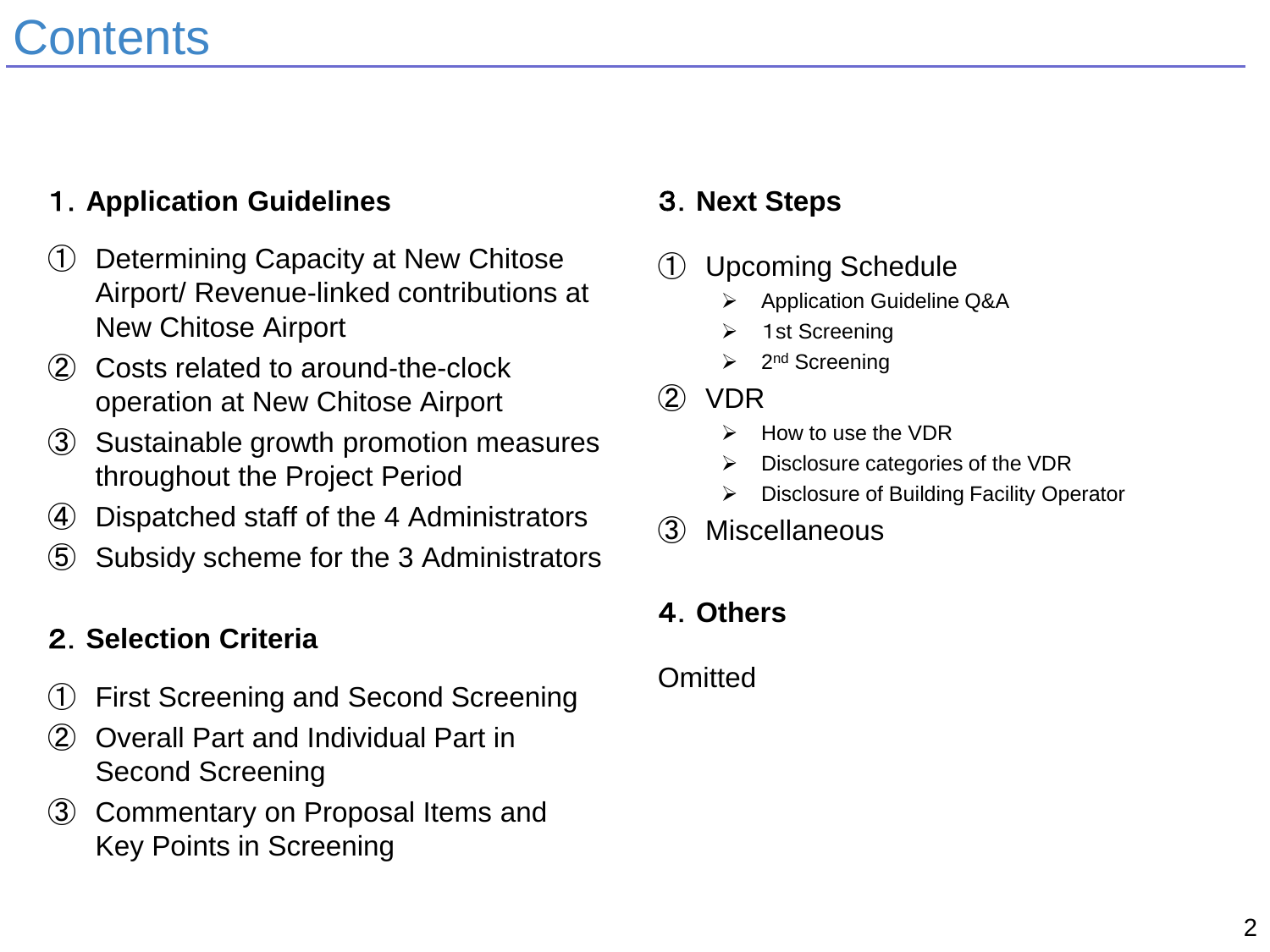# 1.Application Guidelines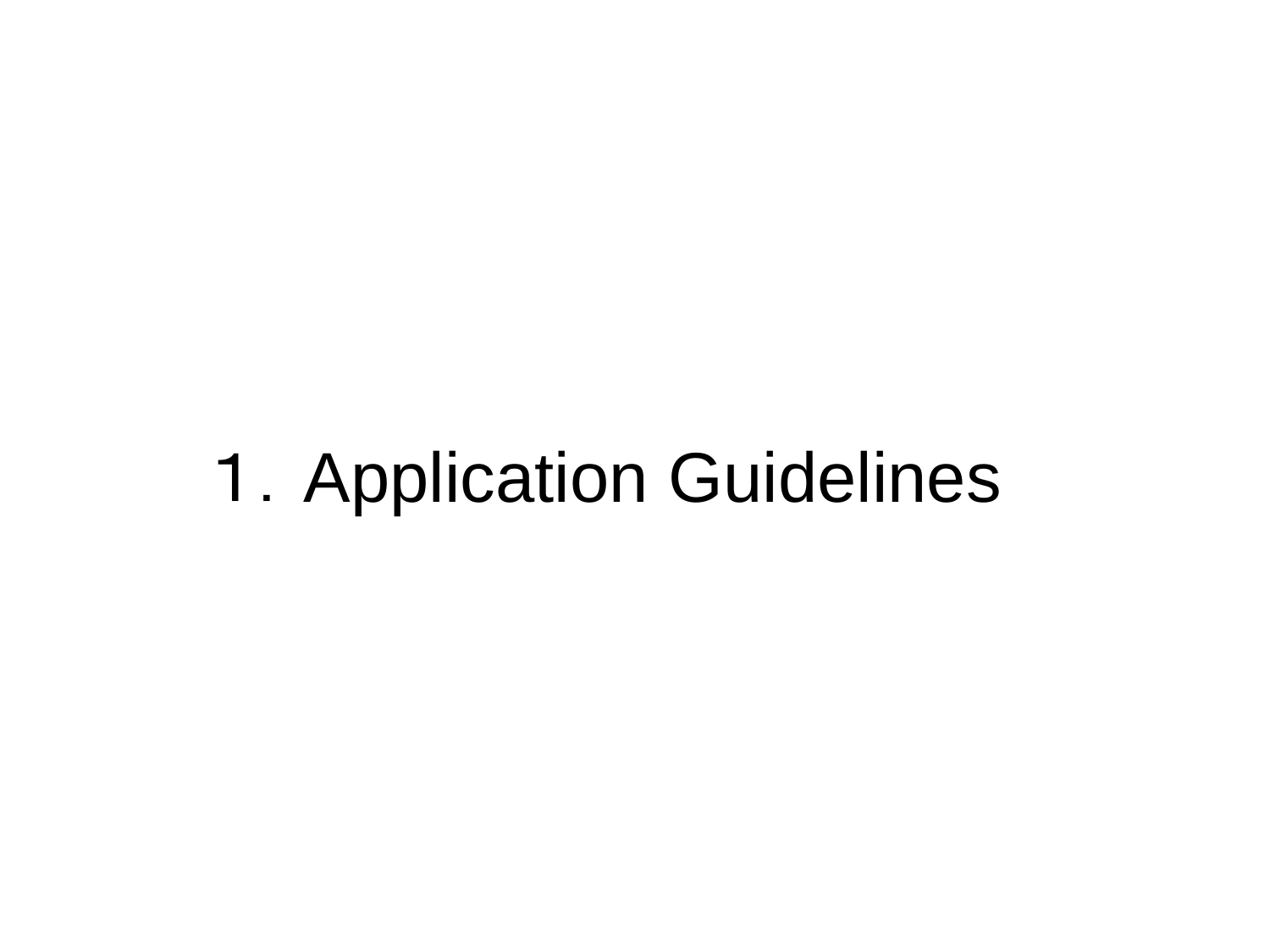# $-1$ . Determining Capacity at New Chitose Airport

Air traffic control at New Chitose Airport is provided by the Self Defense Force along with the neighboring Chitose airbase with take off and landing capacity determined by the Ministry of Defense.

### Additional landing / take off slots

- $\checkmark$  Landing / take off was previously limited to 32x per hour.
- $\checkmark$  Citing the many periods of the day with limited extra capacity, this was increased to 42x per hour from 2017.3.26.

### Early morning / Late night slots (22:00 – 06:55)

 $\checkmark$  Have been increased after coordination with the Ministry of Defense and local authorities beginning Oct 2015.

| <b>Before</b> | <b>After</b>                        |
|---------------|-------------------------------------|
| 6 times       | 30x (out of which 6x for 0:00-5:55) |

### Foreign aircraft limits

- $\checkmark$  Due to National Security reasons and Self Defense Force training limits are placed on foreign aircraft landing and take offs.
- $\checkmark$  The Ministry of Defense has concurred that from the winter 2016 season (2016.10.30 to 2017.3.25), the limitations have been relaxed as follows.

| <b>Before</b> |             |             |             |             |            |         |
|---------------|-------------|-------------|-------------|-------------|------------|---------|
| Mon           | Tue         | Wed         | Thu         | Fri         | Sat        | Sun     |
| X             | 12:00-16:00 | 12:00-16:00 | X           | After 17:00 | All day    | All day |
| <b>After</b>  |             |             |             |             |            |         |
| Mon           | Tue         | Wed         | Thu         | Fri         | <b>Sat</b> | Sun     |
| 12:00-17:00   | 12:00-17:00 | 12:00-17:00 | 12:00-17:00 | After 12:00 | All day    | All day |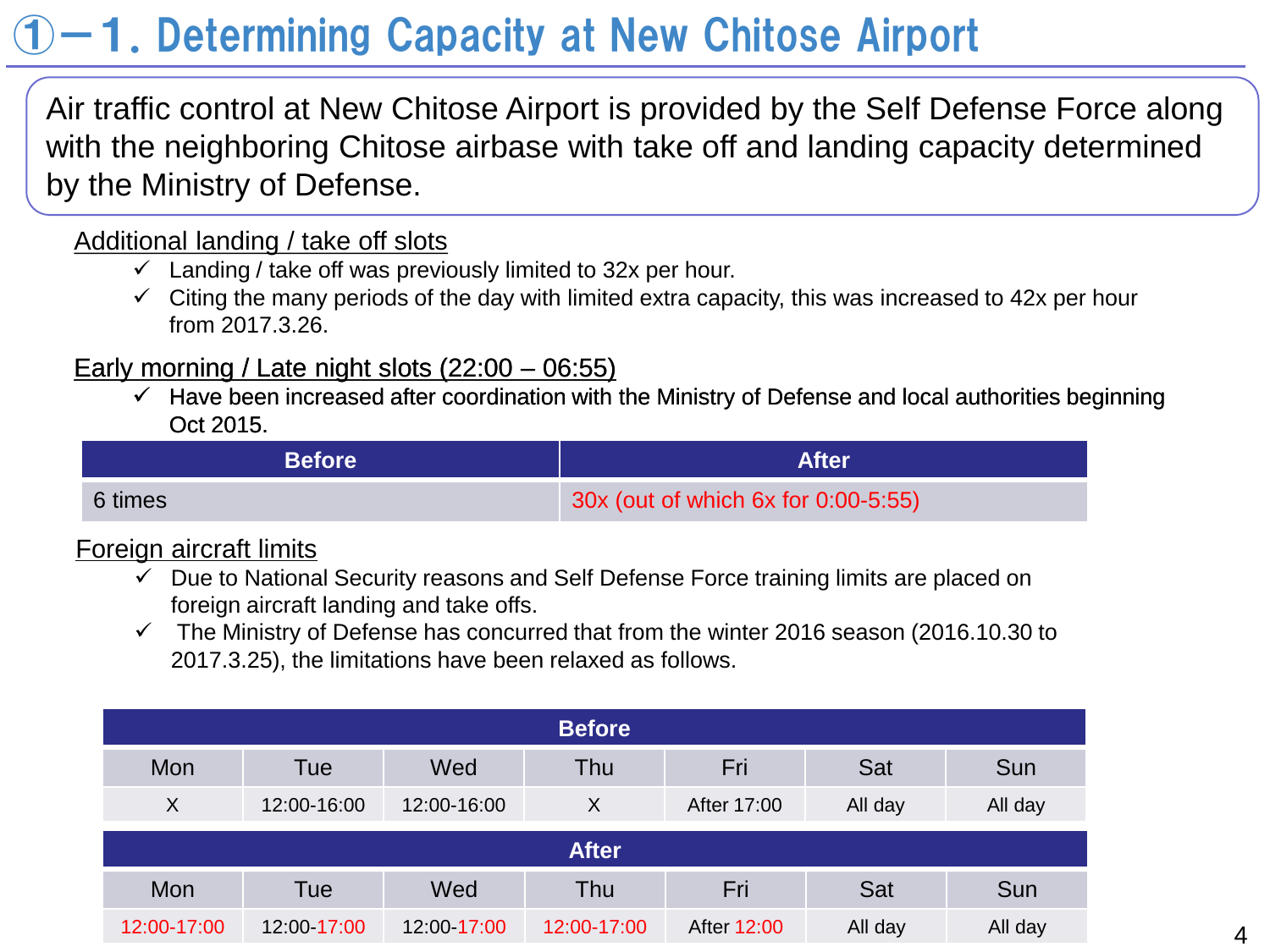# **-2.** Revenue-linked contributions at New Chitose Airport

## ●**The Purpose**

- Revenue-linked contributions shall be paid from profits of the Airport Operating Business, on top of the Consideration for the grant of the Operating Right under the Project Agreement.
- Specifically, if the number of permitted takeoff-and-landing at New Chitose Airport is expanded in the future, the amount calculated by applying the formula specified in the Project Agreement to the actual number in excess of 42 times of takeoffs and landings per hour at New Chitose Airport shall be paid to the State as revenue-linked contributions.

# ●**Design of the arrangement**

- Although a similar arrangement is stipulated in the Project Agreement of Fukuoka airport, the detail of this arrangement is different from those in Fukuoka airport.
- $\checkmark$  In the case of New Chitose Airport, the revenue-linked contributions is calculated by the actual number in excess of 42 times of takeoffs and landings per hour at New Chitose Airport.
- The target area as the revenue-linked contributions is the light blue area in the conceptual diagram below.

# ●**The formula**

The revenue-linked contributions=the actual number in excess of 42 times of takeoffs and landings per hour in the fiscal year subject to the calculation(※1**)** ×charge per one takeoffs and landings × charge rate

※**1** except where Landing Fees shall not be received and the actual number of takeoffs and landings per hour are exceeded due to delay caused by climate and air traffic control service.



blue line: the number of takeoffs and landings in the future red line: the current number of takeoffs and landings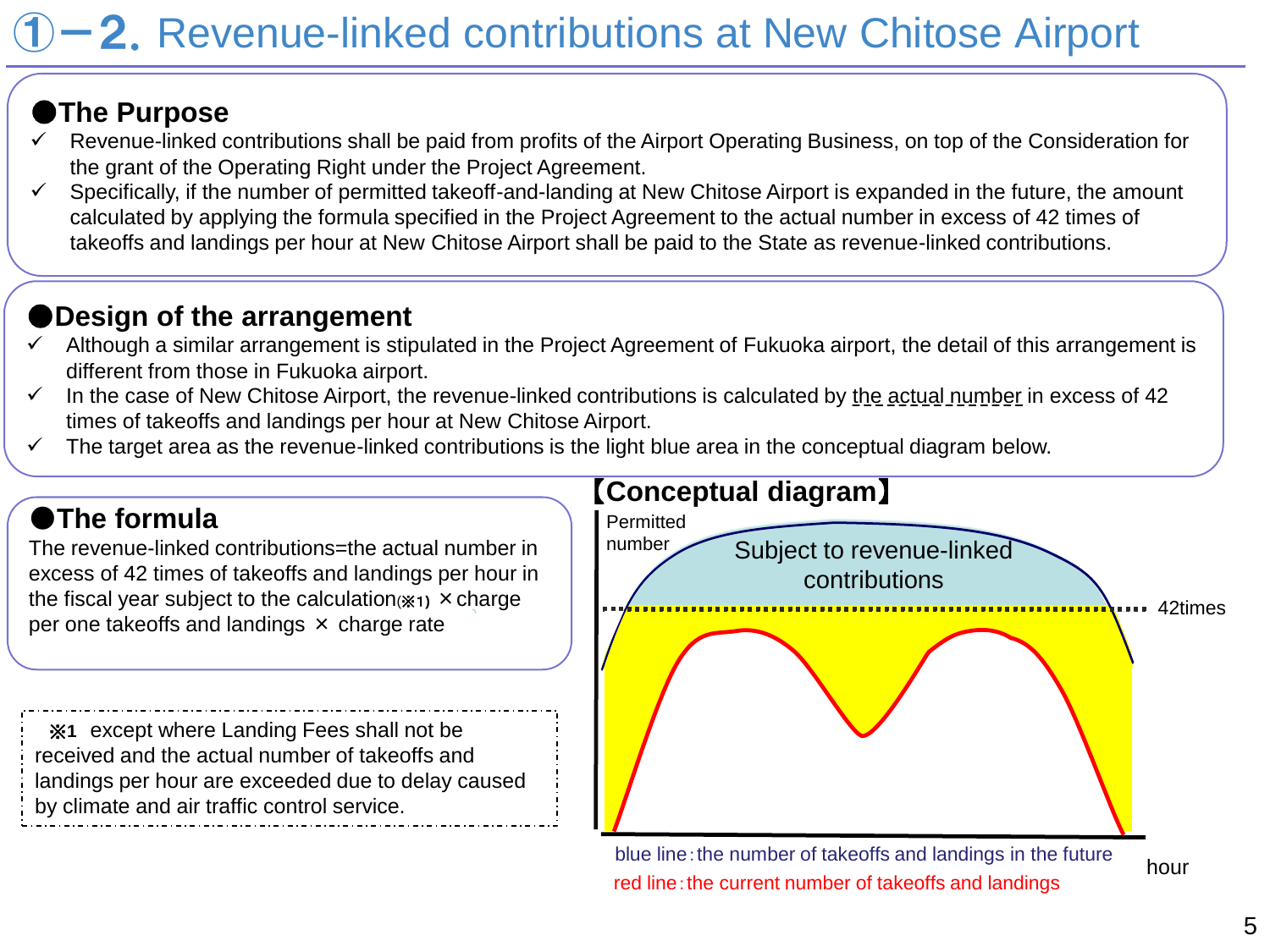※Based on material prepared by Hokkaido Government

1.Operating Right Holder shall bear part of the costs for measures related to aroundthe-clock operation at New Chitose Airport.

### **(1) Introduction**

 $\circlearrowright$  Hokkaido Prefecture and other municipalities have an agreement with the local community to provide soundproofing measures for neighboring residential homes estimated to be 10.2 Billion(yen) for 15years from 2020 to 2034. The Operating Right Holder shall bear a part of this cost.

 $\circlearrowright$  Operating Right Holder shall not be obliged to bear any additional costs for the renewal of the soundproofing measures.

### **(2) Amount of contributions expected from the Operating Right Holder**

- $\circlearrowright$  Total of 2.55 Billion (yen).
- $\circ$  0.17 Billion(yen) per annum for 15 years beginning in 2020 until 2034.

# 2. Execution of the Basic Agreement

- $\circ$  The Operating Right Holder is obliged to execute a Basic Agreement for the above contribution with Hokkaido Prefecture and the other municipalities.
- Actual procedures will be managed under the this Basic Agreement.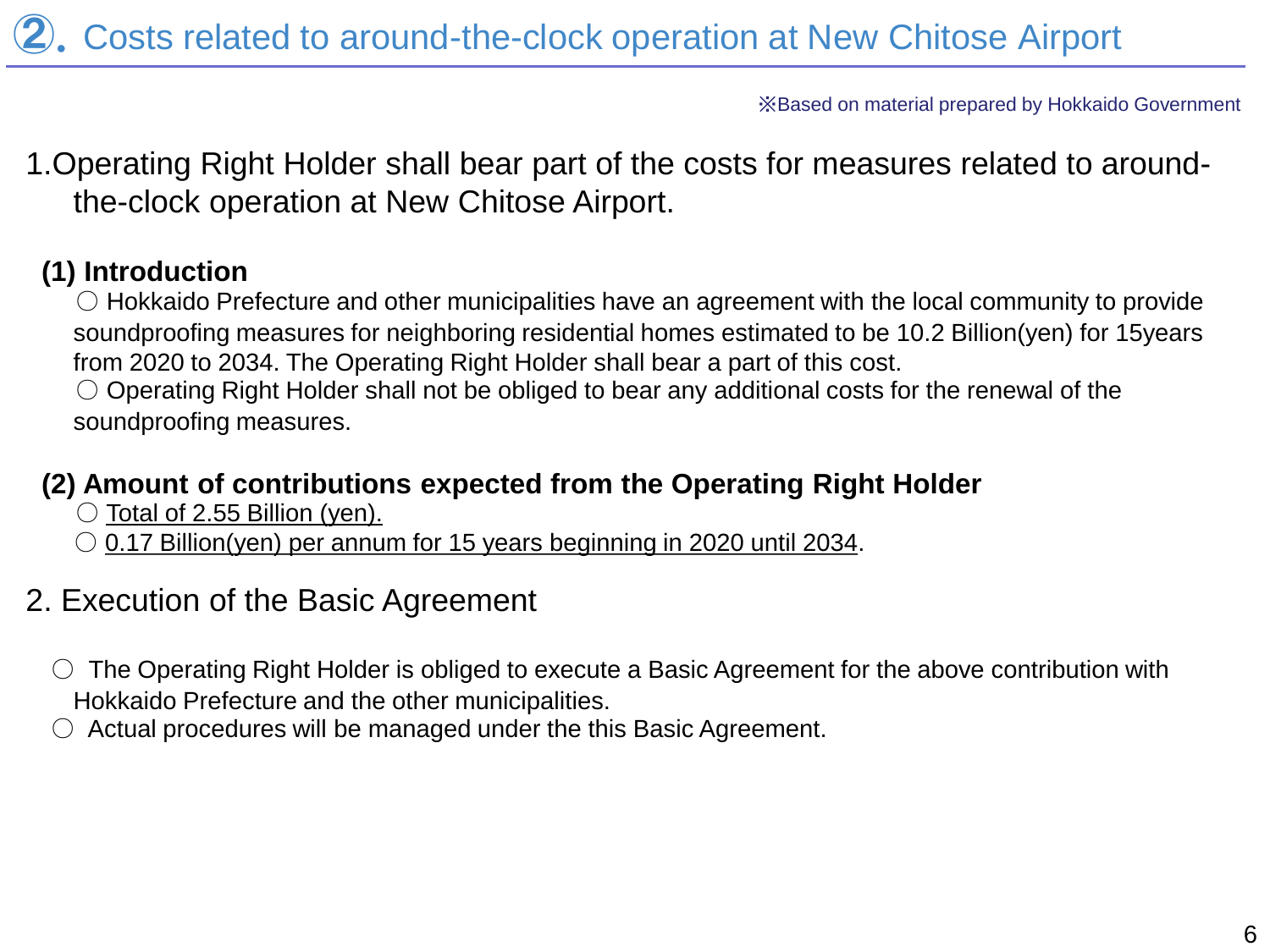# ③. Sustainable growth promotion measures throughout the Project Period

Based on the characteristics of this project, measures to keep the Operating Right Holder incentivized for timely and ongoing investments throughout the Project Period have been built in to the project structure.



- Non-Operating Right Facilities
	- $\checkmark$  Opportunity to hear throughout the Concession Period the Administrator opinion regarding the scope of assets the Administrator may purchase at the end at expiry.
	- $\checkmark$  Tenant agreement beyond the End of Project Period subject to the consent of the Administrator.
- Payment of the remaining value of "Facilities Subject to Operating Right" by each administrator
	- $\checkmark$  Scope to be limited to "expansion" investments (Ex; Extension of taxiways etc.)
	- Basic airport facilities and Parking facilities of "Facilities Subject to Operating Right" shall be eligible.
	- $\checkmark$  Facilities incidental to these facilities are not eligible. Investments included in the "List of Guaranteed Measures" of the proposal document are not eligible.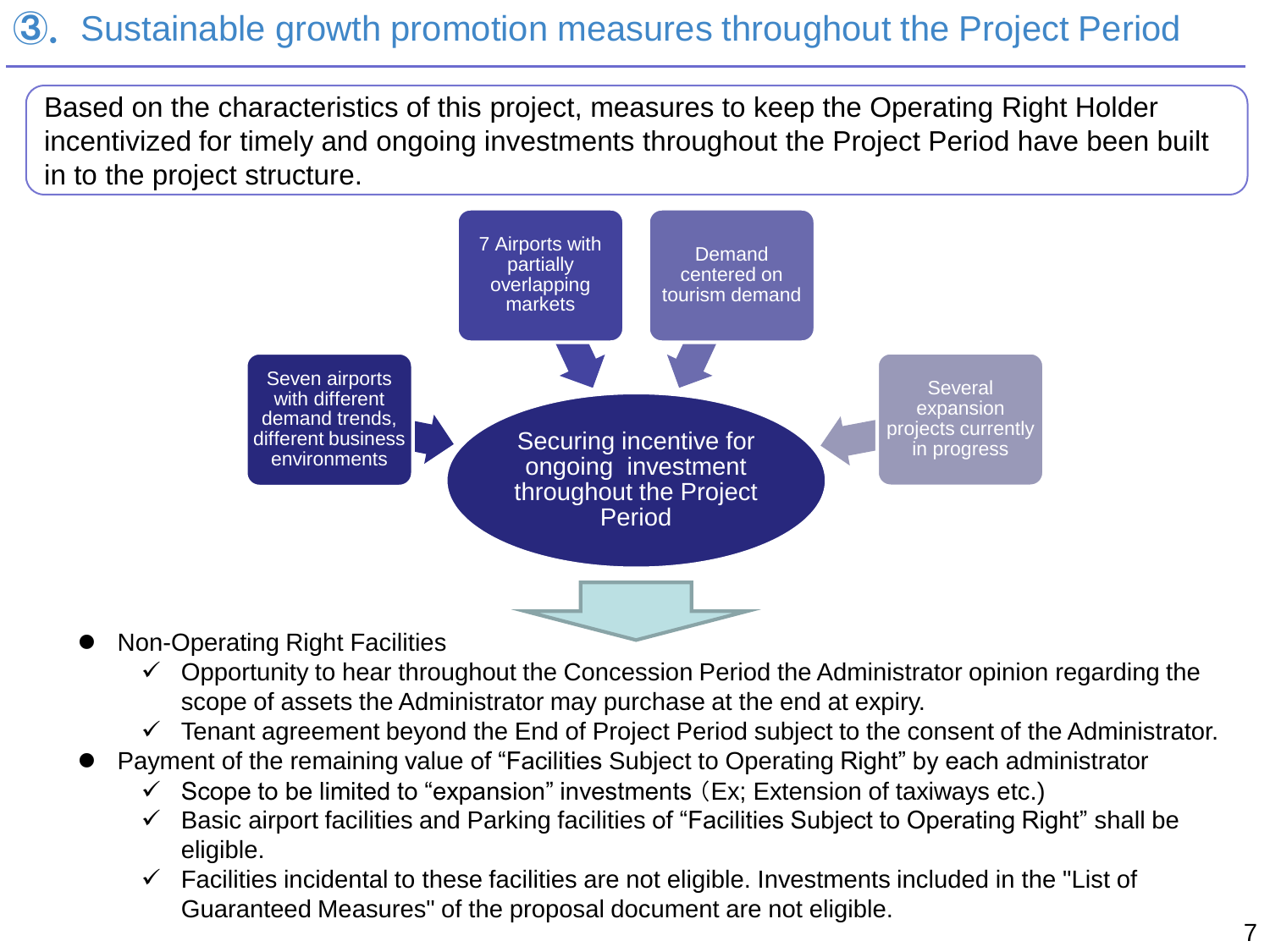# ④.Dispatched staff of the 4 Administrators

- Summary of slides
	- $\checkmark$  Summary slides of information regarding the dispatching of staff from the 4 Administrator during the early years of the Concession Period was provided.
	- $\checkmark$  These slides and further details on this matter may be found in the VDR data rooms.

### Points mentioned

- $\checkmark$  MLIT has increased the number of staff that it could dispatch from the information provided in the Market Sounding phase.
- $\checkmark$  In recent years, Asahikawa Airport and to a lesser extent Obihiro Airport have outsourced parts of the tasks of each City. Should the SPC require, both may support the SPC in the continued use of such outsourced contractors and their personnel so as to lighten the load for the SPC during the hand over phase.
- $\checkmark$  The Screening Criteria makes it clear that proposals from the Applicants on the type of personnel, the number of persons (many vs. few) and the length of the period (long vs. short) shall be outside the scope of evaluation.
- $\checkmark$  Policies on recruitment / education / internalizing the work previously undertaken by the staff of the 4 Administrators shall be evaluated to ensure a smooth transfer of skills and airport operations.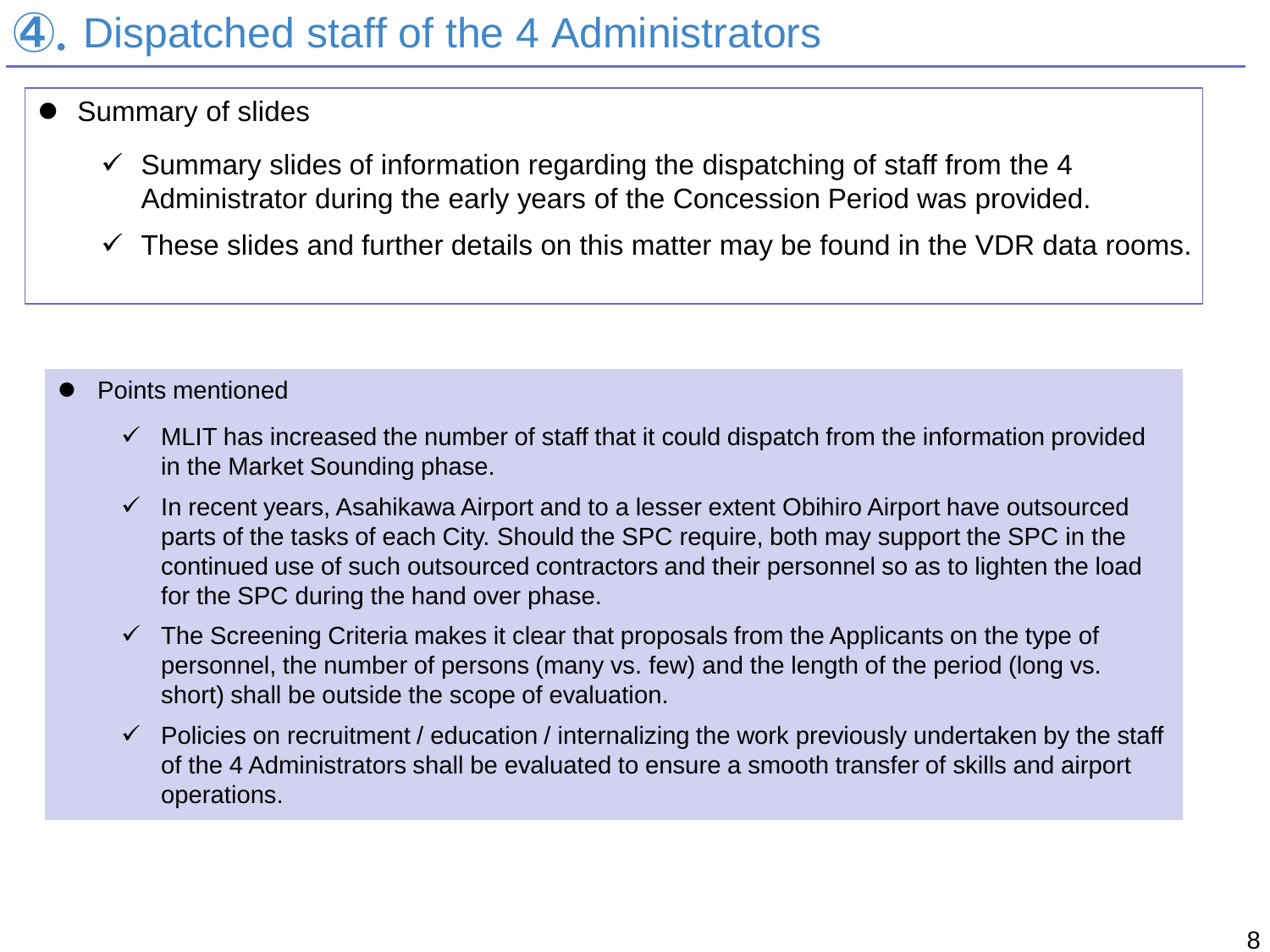# $5-1$ . No cross subsidization between the 4 Administrators

## ●**At the time of the Proposals**

- $\checkmark$  As the 4 Project Agreements are separate agreements, they are required to be signed on the basis that there is no cross subsidizing between the 4 Administrators.
- $\checkmark$  Proposals shall be made under this premises where the profits of the National Airports do not subsidize the losses of the other 3 airports.

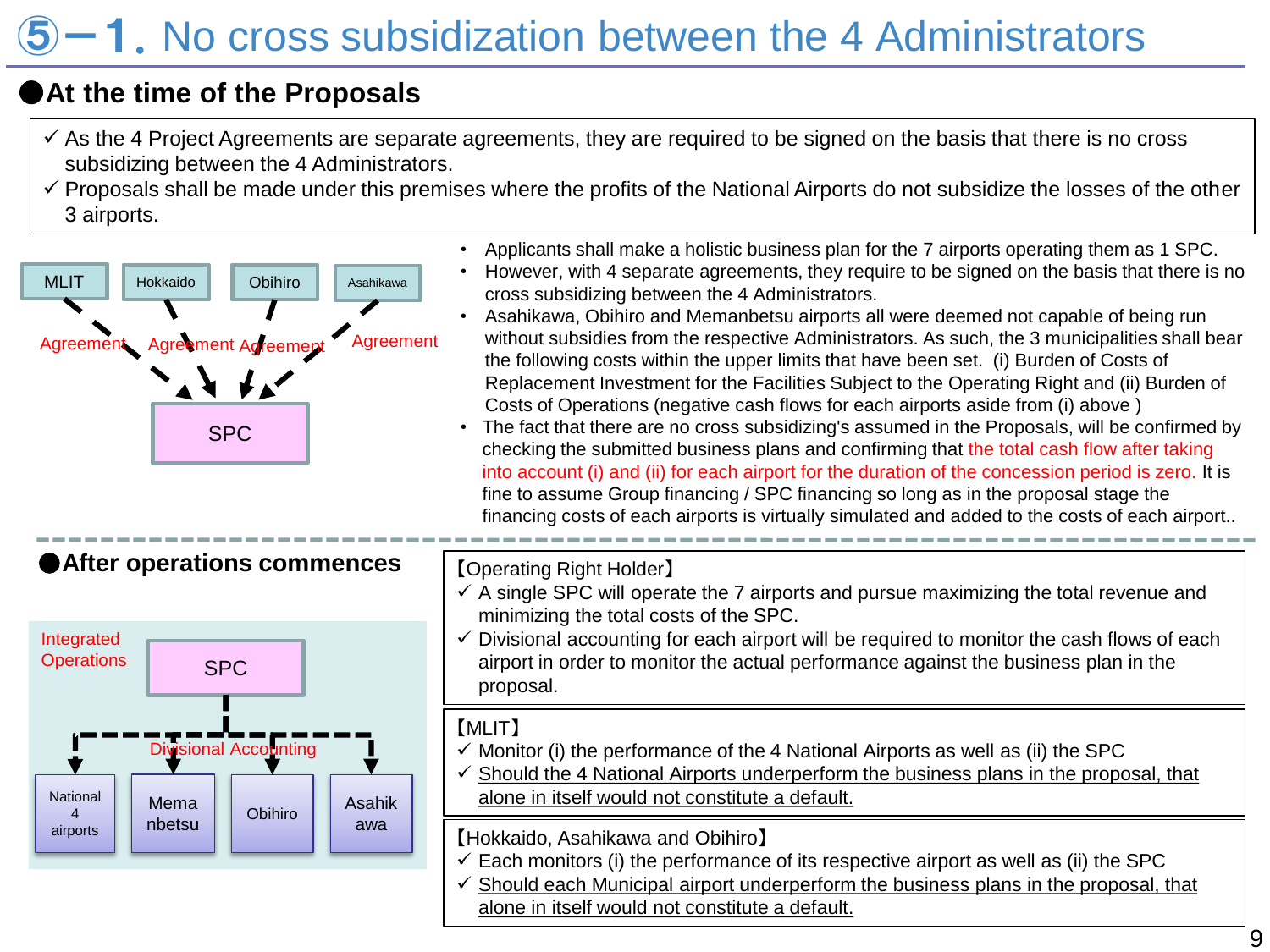# **-2.** Details of Cost Burden of the Municipalities

### Burden of Costs of Replacement Investment for the Facilities Subject to the Operating Right

【At the time of proposal】

- $\checkmark$  Scope will be Costs of Replacement Investment for Facilities Subject to the Operating Right (Basic Airport Assets etc.)
- $\checkmark$  Proposals to be submitted for the required amounts each of the 3 Administrators must bear for the duration of the Project and will be evaluated on the difference between the upper limit in the Application Guidelines and the proposed required amounts.
- $\checkmark$  Each Administrator will get a resolution from its council obligating itself to the "Subsidy Amounts"
- 【After operations commences】
- $\checkmark$  The SPC may receive subsidies within the proposed required amounts in undertaking Replacement Investments.
- $\checkmark$  For the Administrators to prepare for the payment, the SPC and each Administrator will each year execute an agreement which will set out the details of the Replacement Investments and the expected amounts to be budgeted.

### Burden of Costs of Operations (negative cash flows for the airports excluding (i)

【At the time of proposal】

- $\checkmark$  Each of the 3 Administrators will subsidize the negative cash flow of the business plan in the Proposal (after taking into account the Costs and subsidies provided for the above Replacement Investment). This shall include the Replacement Investment for SPC owned assets, debt service of pre-existing debt, OPEX and finance costs etc.)
- $\checkmark$  Proposals to be submitted for the required amounts each of the 3 Administrators must bear for the duration of the Project and will be evaluated on the difference between the upper limit in the Application Guidelines and the proposed required amounts. Upper limits have been set for both i) the total for the duration of the Project and ii) annual upper limit
- $\checkmark$  Each Administrator will get a resolution from its council obligating itself to the "Subsidy Amounts" for the duration of the Concession Period.

【 After operations commences】

- $\checkmark$  Each Administrator will make payments to the SPC based on the proposal (Amounts, year to be paid)
- $\checkmark$  Note that upper limit, payment timing etc. differs between Obhiro City / Hokkaido and Asahikawa.

### Obihiro · Hokkaido Asahikawa Asahikawa Asahikawa

Annual upper limit: simple annual average of the total upper limit Payment method: twice annually in arrears (Apr through Sep in Oct, Oct through March in Apr)

CP: simple operation report semi-annually

●Obihiro: Total 72.76 Annual 2.55 ●Hokkaido: Total 50.58 Annual 1.77

Annual upper limit: set at around x2 of the simple annual average of the total upper limit taking into account the higher burdens in the earlier years. Payment method: twice annually in advance (Apr through Sept in Apr, Oct through March in Oct)

●Asahikawa: Total 44.65 Annual 3.08 (⇒simple average would have been 1.54) (100 million yen) (100 million yen)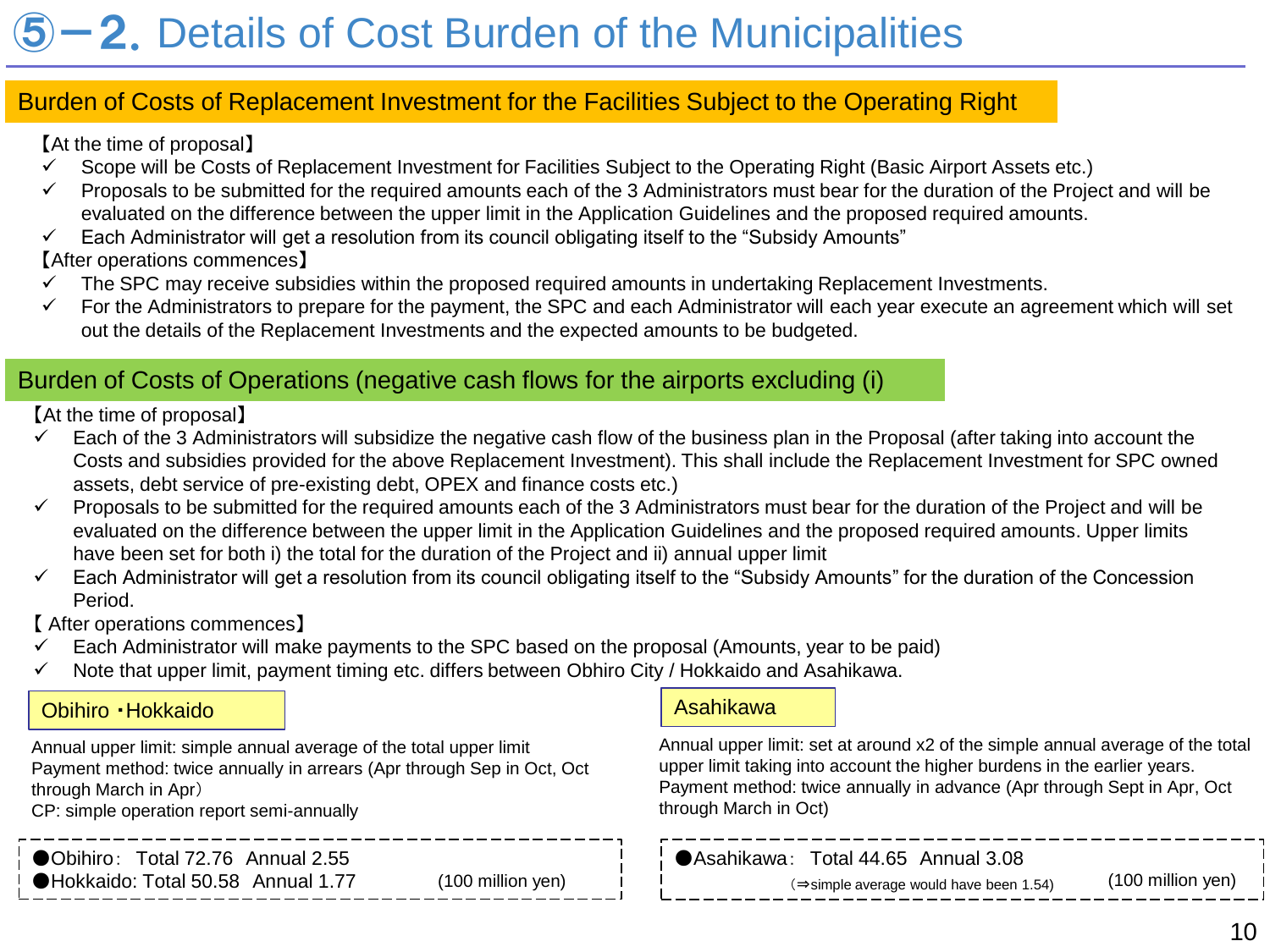# $5-3$ . Points to note in Proposing the Required Amounts

Burden of Costs of Replacement Investment for the Facilities Subject to the Operating Right

- Forms
	- $\checkmark$  [Form 19-E17)]
- **Note** 
	- $\checkmark$  Input SPC estimated Replacement Investment amount
	- $\checkmark$  Should the cost burden below be not required and surplus cash flow be attained from Operations, this shall be utilized to reduce the Costs of Replacement Investment for that particular year.

### Burden of Costs of Operations (negative cash flows for the airports excluding (i)

- Forms
	- $\checkmark$  [Form 19-E16]
- Note
	- $\checkmark$  Build a Business Plan for each of the 3airports (Input figures into the other sheets in Form 19)
	- $\checkmark$  Check From 19-E1 $\hat{\theta}$  in order to check whether the proposed amounts have been proposed under the correct assumptions and abiding the rules set forth.
	- $\checkmark$  Following rules to check whether rules to estimate Cash Flow from financing activities for each airport) may require scrutiny.
		- □ Debt Service of Current Building Facility Operator (Should the applicant choose an alternate financing the figures for the debt service may be replaced accordingly)
		- $\Box$  Cash flow from financing activities shall include i) the initial investment of the SPC (purchase of the shares of the Building Facility Operator, purchase of assets to be transferred to the SPC) and ii) Cash flow from financing negative cash flows after subsidies (the amount of negative cash flow that exceeds the annual upper limit) whether it be financed by debt or equity. Should financing be done internally with in the SPC, the cost of capital at each airport will be assumed to be in line with those for the whole SPC.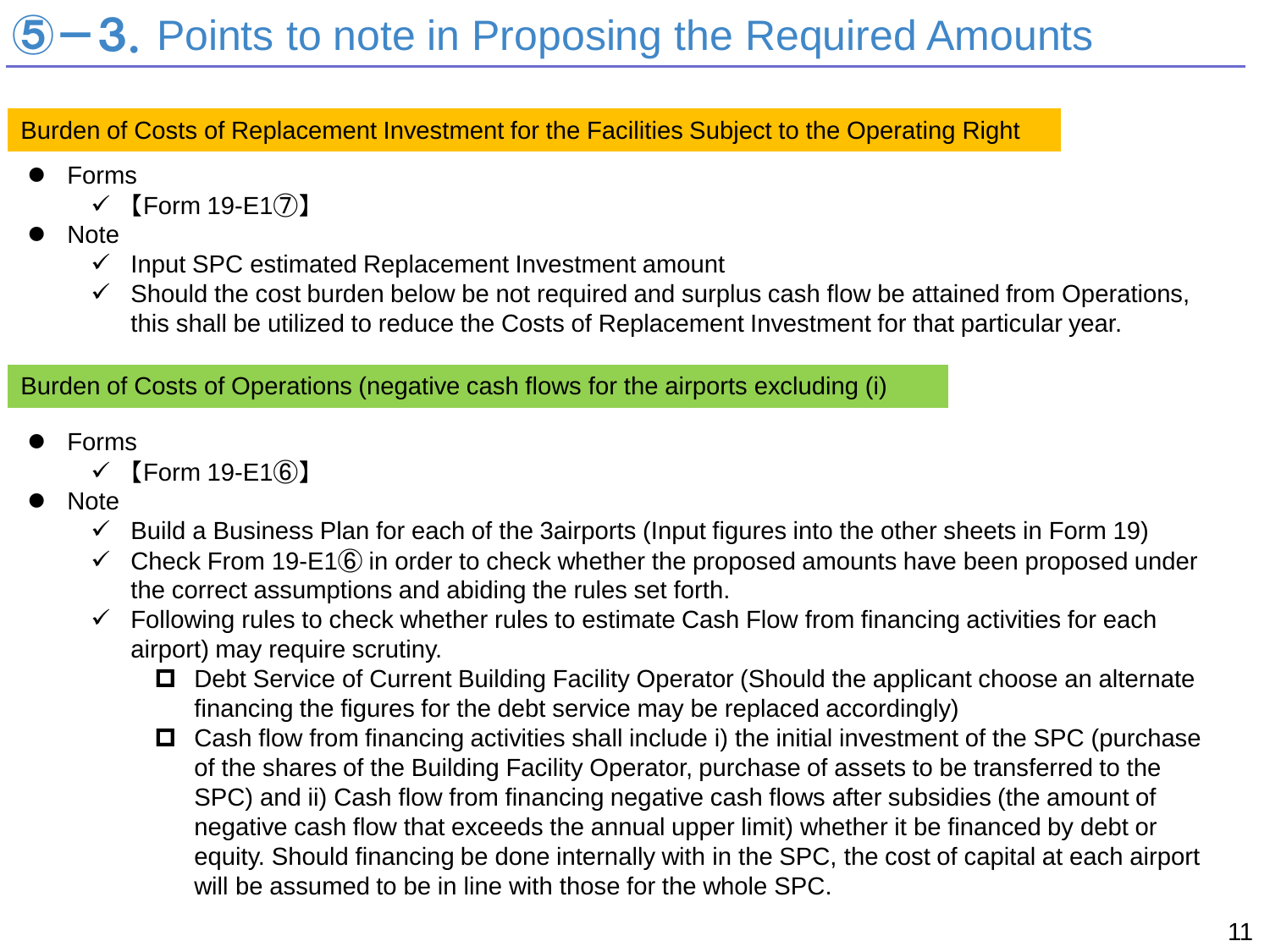# 2.Selection Criteria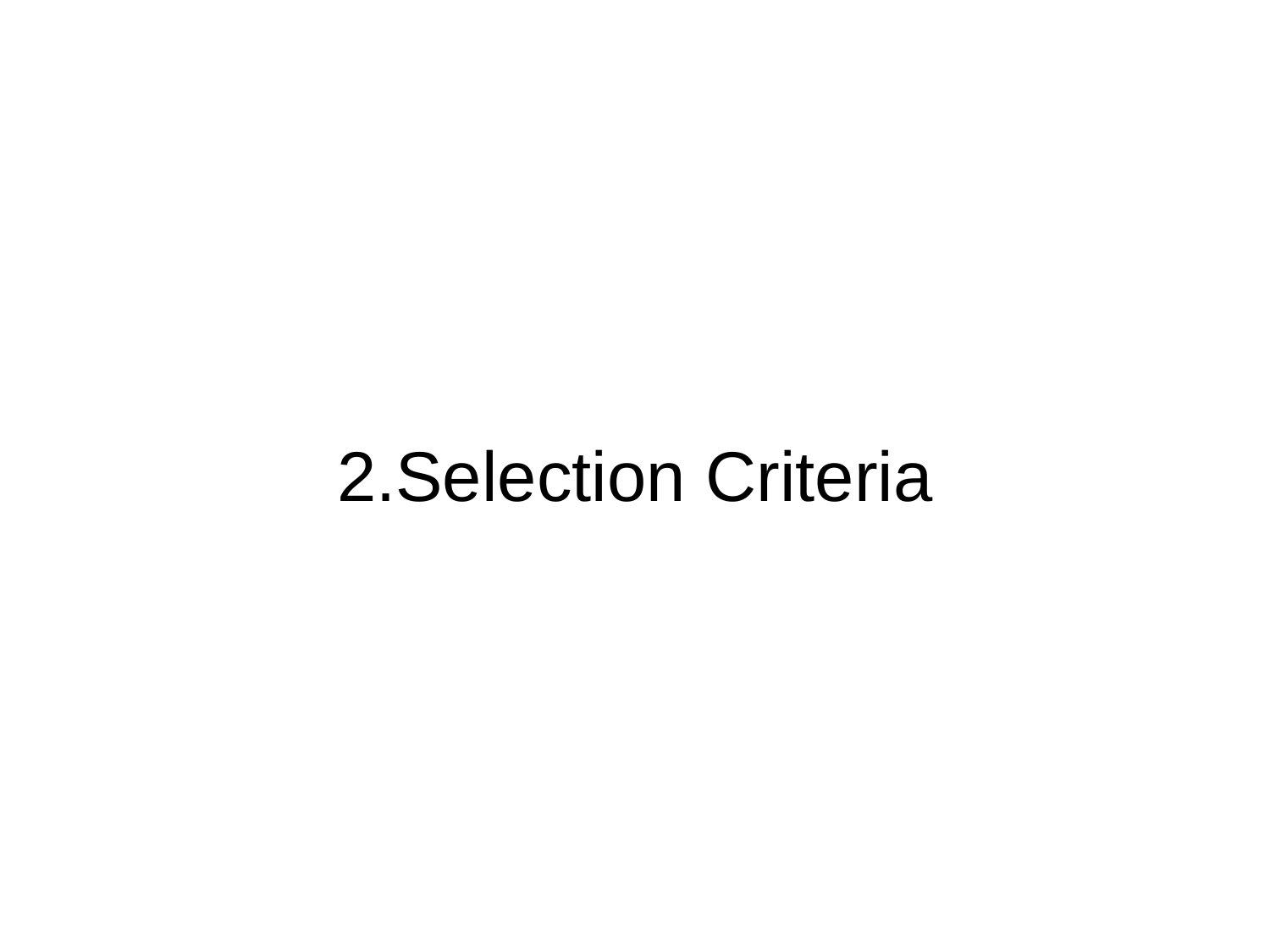# ➀ First Screening and Second Screening

② Overall Part and Individual Part in Second **Screening** 

➂ Commentary on Proposal Items and Key Points in Screening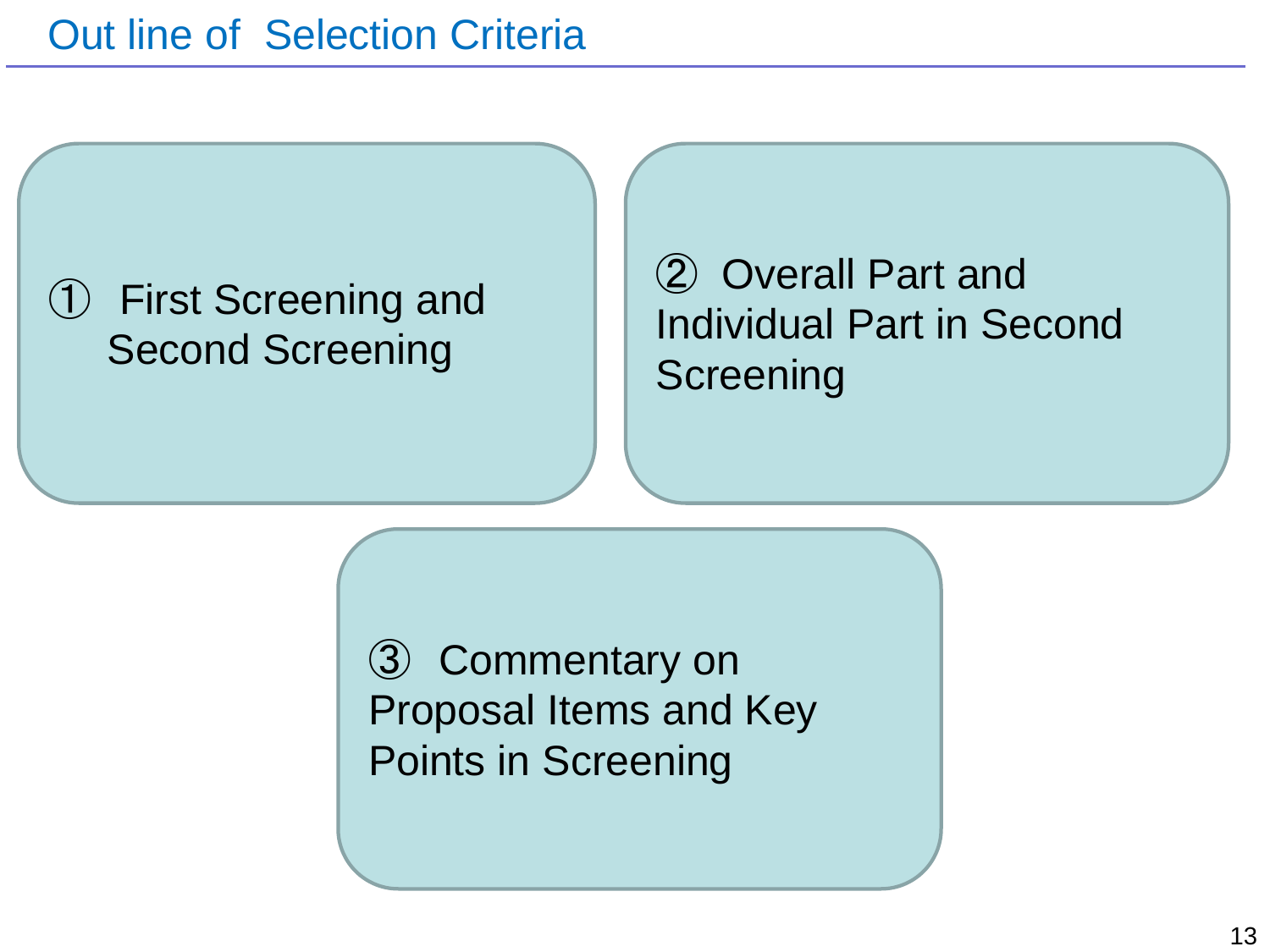# Selection Criteria (Score allocation in First Screening)

| Form name                                                                                            | Form number                            | <b>Limit to</b><br>number of pages | <b>Score allocation</b>                                                                                                                |
|------------------------------------------------------------------------------------------------------|----------------------------------------|------------------------------------|----------------------------------------------------------------------------------------------------------------------------------------|
| [A]<br><b>Project Concept</b>                                                                        | $11-A$                                 | $\overline{4}$                     | 20                                                                                                                                     |
| [B1]<br>Policy for Development of Route Network                                                      | $11 - B1$                              | $\overline{2}$                     | 10                                                                                                                                     |
| $[B2-1]$<br>Policy for Development of Intra Hokkaido Route<br><b>Network</b>                         | 11-B2                                  | $\overline{2}$                     | 10                                                                                                                                     |
| $[B2-2]$<br>Policy for Promotion of Wide-Area Tourism                                                |                                        |                                    |                                                                                                                                        |
| [ <b>B3</b> ]<br>Policy for Operation of Airport Facilities                                          | 11-B3                                  | $\overline{2}$                     | 10                                                                                                                                     |
| C1 <br>Policy for Safety and Security                                                                | $11-C1$                                | $\overline{2}$                     | 10                                                                                                                                     |
| [C2]<br>Policy for Project Implementation Structure                                                  | $11-C2$                                | $\overline{2}$                     | 10                                                                                                                                     |
| [E]<br>Revenue and Expenditure Plan                                                                  | $11-E$                                 | 1 in A3 page size                  | $\overline{7}$                                                                                                                         |
| [F]<br>Consideration for the Operating Right and Total<br>Amount to be Borne by Three Administrators | $10-1$<br>$10-2$<br>$10-3$<br>$10 - 4$ | 4                                  | <b>Four National</b><br>Airports: 20.7<br>Asahikawa Airport<br>:1.1<br>Obihiro Airport: 0.5<br>Memanbetsu Airport:<br>0.7<br>Total: 23 |
|                                                                                                      | Total                                  | 19                                 | 100                                                                                                                                    |

14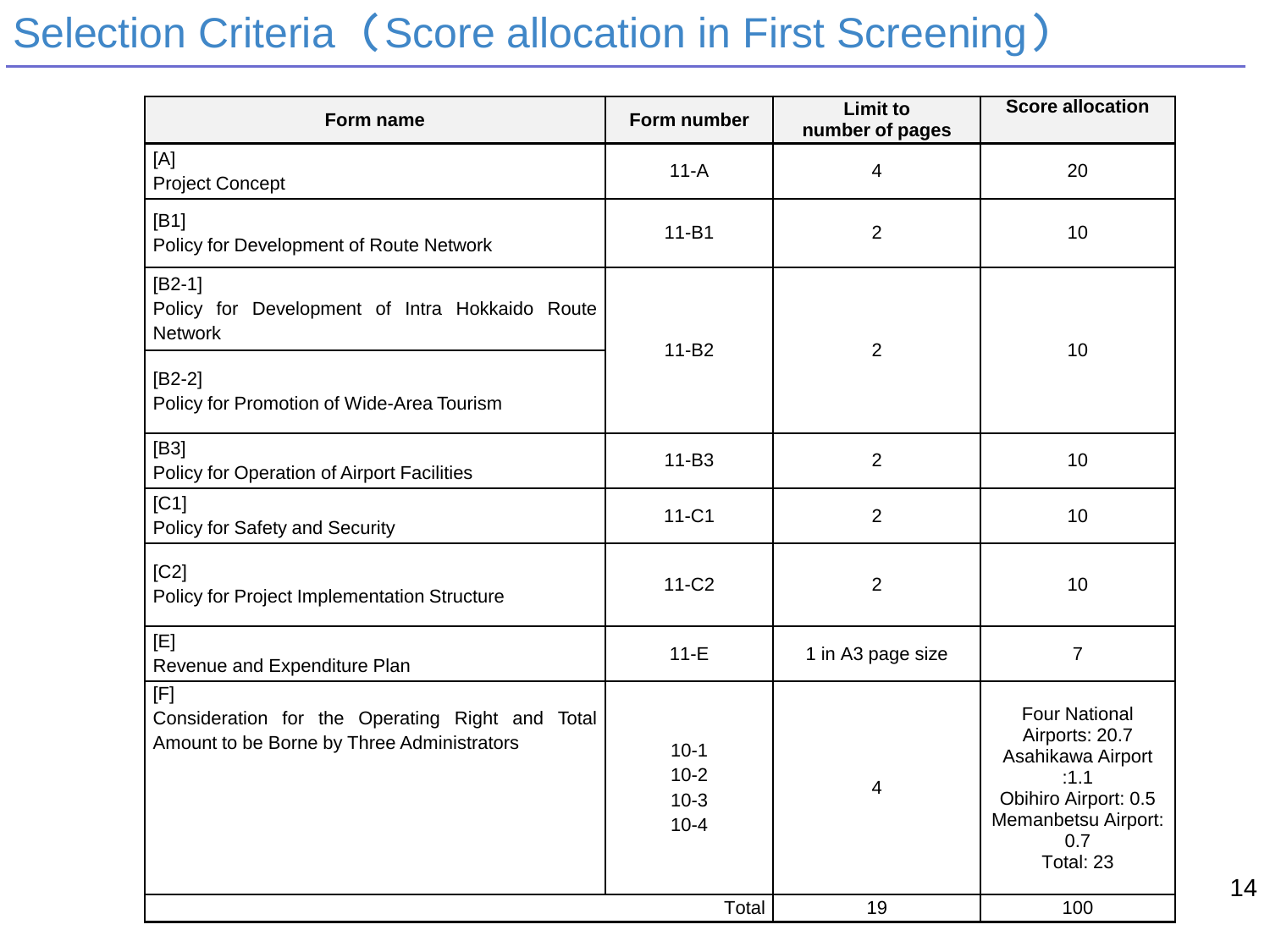# Selection Criteria (Score allocation in Second Screening)

| Form name                                                               | Form number       | Limit to number<br>of pages | <b>Score</b><br>allocation | Form name                                                                                                                                                                                  | Form                                   | Limit to<br>number of                                          | <b>Score</b><br>allocation                            |
|-------------------------------------------------------------------------|-------------------|-----------------------------|----------------------------|--------------------------------------------------------------------------------------------------------------------------------------------------------------------------------------------|----------------------------------------|----------------------------------------------------------------|-------------------------------------------------------|
| <b>Overall Part</b>                                                     |                   |                             |                            |                                                                                                                                                                                            | number                                 | pages                                                          |                                                       |
| [A1]<br><b>Strategic Concept</b>                                        | $19 - A1$         | 3                           |                            | <b>Individual Part</b><br>* CTS: New Chitose Airport, WKJ: Wakkanai Airport, KUH: Kushiro Airport, HKD:<br>Hakodate Airport, AKJ: Asahikawa Airport, OBO: Obihiro Airport, MMB: Memanbetsu |                                        |                                                                |                                                       |
| $[A2]$<br>Demand Trend Analysis and Project                             | $19-A2$           | $\overline{4}$              | 20                         | Airport                                                                                                                                                                                    |                                        | 1 page each x 7                                                |                                                       |
| <b>Environment Analysis</b><br>[A3]<br>Target Figures, etc.             | $19-A3$           | $\overline{2}$              |                            | [A-CTS through A-MMB]<br><b>Strategic Concept</b>                                                                                                                                          | 19-A-CTS<br>through A-<br><b>MMB</b>   | airports<br>* A3 acceptable<br>for CTS only                    | 5 each x 7<br>airports                                |
| [B1]<br>Proposal for Development of Route<br>Network                    | $19-B1$           | $\overline{4}$              | 20                         | [B1-CTS through B1-MMB]<br>Proposal for Development of Route<br>Network, etc.                                                                                                              | 19-B1-CTS<br>through B1-<br><b>MMB</b> | 1 page each x 7<br>airports<br>* A3 acceptable<br>for CTS only | 5 each x 7<br>airports                                |
| $[B2-1]$<br>Proposal for Development of Intra<br>Hokkaido Route Network | $19 - B2 - 1$     | 1                           | 10                         | [B3-CTS through B3-MMB]<br>Proposal for Operation of Airport                                                                                                                               | 19-B3-CTS<br>through B3-               | 2 pages each x 7<br>airports<br>* A3 acceptable                | 5 each x 7<br>airports                                |
| $[B2-2]$<br>Proposal for Promotion of Wide-Area<br>Tourism              | $19 - B2 - 2$     | $\overline{2}$              | 10                         | Facilities<br>[D-CTS through D-MMB]<br>Proposal for Collaboration with<br>Local Stakeholders and Working<br>Together<br>with<br>the<br>Local<br>Communities                                | MMB<br>19-D-CTS                        | for CTS only<br>1 page each x 7                                |                                                       |
| [B3]<br>Proposal for Operation of Airport<br>Facilities                 | $19-B3$           | 3                           | 10                         |                                                                                                                                                                                            | through D-<br>MMB                      | airports<br>* A3 acceptable<br>for CTS only                    | 5 each x 7<br>airports                                |
| [CI]<br>Proposal for Safety and Security                                | 19-C1             | 3                           | 10                         | Subtotal                                                                                                                                                                                   |                                        |                                                                | 140                                                   |
| [C2]<br>Proposal for Project Implementation<br>Structure                | 19-C <sub>2</sub> | 3                           | 10                         | <b>Consideration, etc. Part</b>                                                                                                                                                            |                                        |                                                                | <b>Four National</b><br>Airports: 72                  |
| [C3]<br>Proposal for Treatment of Staff                                 | $19-C3$           | 3                           | 10                         | $[$ F1]<br>Amount of Consideration for the<br>Operating Right and Amount to be<br>Borne by Three Administrators                                                                            | $16-1$<br>$16-2$<br>$16-3$<br>$16-4$   | $\overline{4}$                                                 | Asahikawa<br>Airport: 3.7                             |
| [E1]<br>Proposal for Project Plan and Business<br>Continuity            | 19-E1             | 25 in A3 page<br>size       | 30                         |                                                                                                                                                                                            |                                        |                                                                | Obihiro<br>Airport: 1.9<br>Memanbetsu<br>Airport: 2.4 |
| [E2]<br>Fund Raising Plan and Investment<br>Strategy                    | 19-E2             | $\overline{2}$              |                            |                                                                                                                                                                                            | Total                                  | 94                                                             | Total: 80<br>350                                      |
|                                                                         |                   | Subtotal                    | 130                        |                                                                                                                                                                                            |                                        |                                                                |                                                       |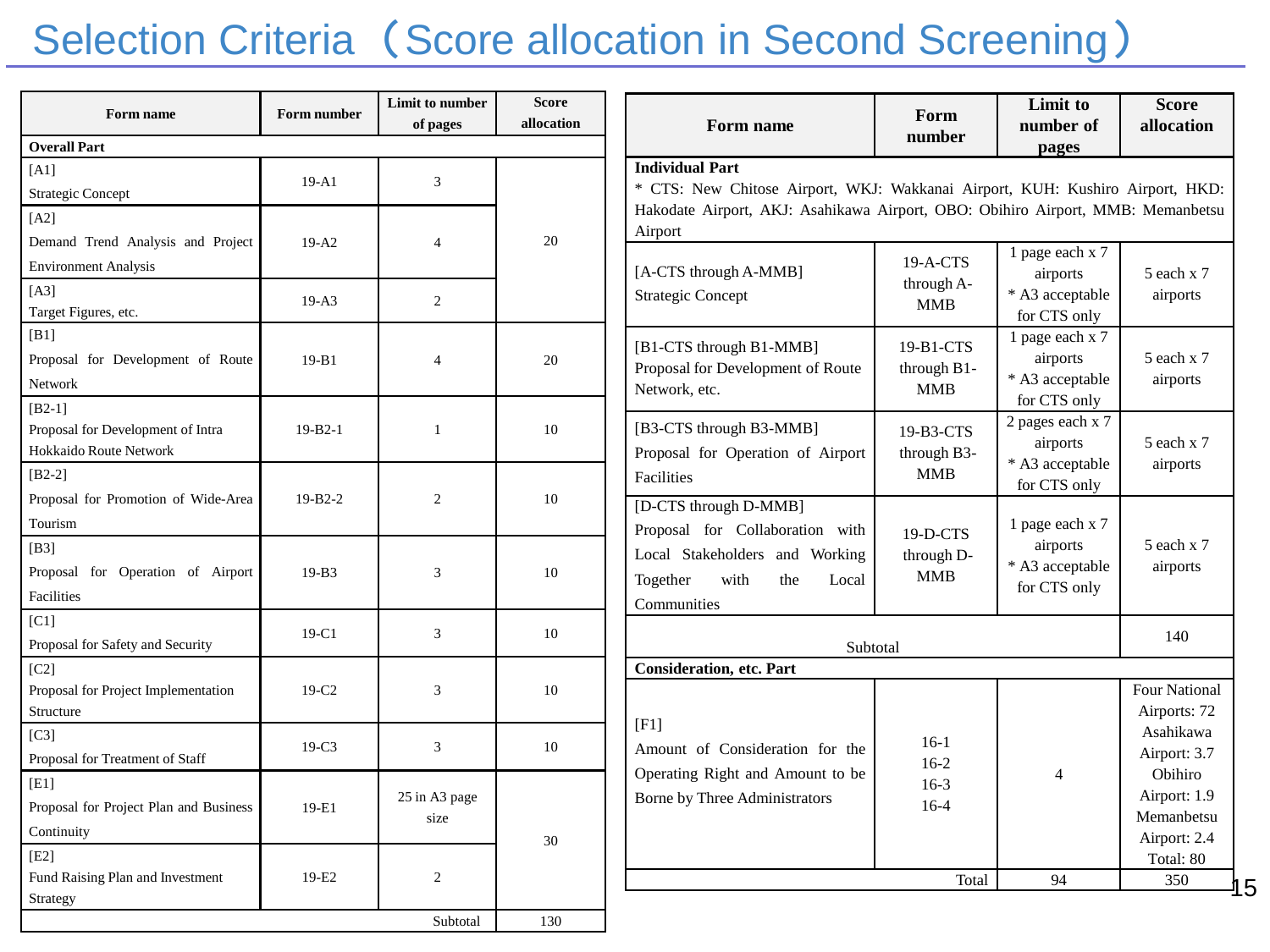# Selection Criteria (Screening Committee Member)

【First Screening】

 $\mathbf{r}$  $\mathbb{R}$  +  $\mathbb{R}$  +  $\mathbb{R}$  +  $\mathbb{R}$  +  $\mathbb{R}$  +  $\mathbb{R}$  +  $\mathbb{R}$  +  $\mathbb{R}$  +  $\mathbb{R}$  +  $\mathbb{R}$  +  $\mathbb{R}$  +  $\mathbb{R}$  +  $\mathbb{R}$  +  $\mathbb{R}$  +  $\mathbb{R}$  +  $\mathbb{R}$  +  $\mathbb{R}$  +  $\mathbb{R}$  +  $\mathbb{R}$  +  $\mathbb{R}$  + 【Second Screening】 ⇒ Overall Part ⇒ Overall Part + Individual Part

| Name of Screening               | Overall    |
|---------------------------------|------------|
| <b>Committee Member (titles</b> | Part       |
| omitted)                        |            |
|                                 |            |
| Hirotaka YAMAUCHI               | Ω          |
| (Chairperson)                   |            |
| Yoshiharu ISHII                 |            |
| Tetsuyuki KAGAYA                |            |
| Kazusei KATO                    | O          |
| Noriko YAGASAKI                 | С          |
| Yasuo YAMAGATA                  |            |
| Director, Planning Division,    |            |
| <b>Aviation Network</b>         |            |
| Department, Civil Aviation      |            |
| Bureau, MLIT                    |            |
| Vice Governor, Hokkaido         |            |
| Prefecture                      |            |
| Chairperson, Hokkaido           |            |
| <b>Airport Association</b>      | ∩          |
| Director, Planning Division,    |            |
| <b>Aviation Network</b>         |            |
| Department, Civil Aviation      |            |
| Bureau, MLIT,                   |            |
| Vice Governor, Hokkaido         |            |
| Prefecture,                     |            |
| Deputy Mayor, Asahikawa         |            |
| City and                        | $(\times)$ |
| Deputy Mayor, Obihiro City      |            |

|                                                        | <b>Individual Part</b>   |                          |                          |                          |                          |                          |                          |
|--------------------------------------------------------|--------------------------|--------------------------|--------------------------|--------------------------|--------------------------|--------------------------|--------------------------|
| Name of Screening Committee Member<br>(titles omitted) | <b>New Chitose</b>       | Wakkanai                 | Kushiro                  | Hakodate                 | Asahikawa                | Obihiro                  | Memanbet                 |
|                                                        | Airport                  | Airport                  | Airport                  | Airport                  | Airport                  | Airport                  | su Airport               |
| Hirotaka YAMAUCHI (Chairperson)                        | $\circ$                  | $\circ$                  | $\circ$                  | $\circ$                  | $\circ$                  | $\circ$                  | $\circ$                  |
| Yoshiharu ISHII                                        | $\circ$                  | $\circ$                  | $\circ$                  | $\circ$                  | $\circ$                  | $\circ$                  | $\circ$                  |
| Tetsuyuki KAGAYA                                       | $\circ$                  | $\circ$                  | $\circ$                  | $\circ$                  | $\circ$                  | $\circ$                  | $\circ$                  |
| Kazusei KATO                                           | $\circ$                  | $\circ$                  | $\circ$                  | $\circ$                  | $\circ$                  | $\circ$                  | $\circ$                  |
| Noriko YAGASAKI                                        | $\circ$                  | $\circ$                  | $\circ$                  | $\circ$                  | $\circ$                  | $\circ$                  | $\circ$                  |
| Yasuo YAMAGATA                                         | $\circ$                  | $\circ$                  | $\circ$                  | $\circ$                  | $\circ$                  | $\circ$                  | $\circ$                  |
| Director, Planning Division, Aviation                  |                          |                          |                          |                          |                          |                          |                          |
| Network Department, Civil Aviation Bureau,             | $\circ$                  | Ο                        | $\circ$                  | $\circ$                  | $\circ$                  | $\circ$                  | O                        |
| <b>MLIT</b>                                            |                          |                          |                          |                          |                          |                          |                          |
| Vice Governor, Hokkaido Prefecture                     | $\circ$                  | $\circ$                  | $\circ$                  | $\circ$                  | $\circ$                  | $\circ$                  | $\circ$                  |
| Chairperson, Hokkaido Airport Association              | $\overline{\phantom{0}}$ | $\overline{\phantom{a}}$ | $\overline{\phantom{0}}$ | $\overline{\phantom{a}}$ | $\overline{\phantom{a}}$ | $\overline{\phantom{0}}$ | $\overline{\phantom{0}}$ |
| Director, Planning Division, Aviation                  |                          |                          |                          |                          |                          |                          |                          |
| Network Department, Civil Aviation Bureau,             |                          |                          |                          |                          |                          |                          |                          |
| MLIT.                                                  |                          |                          |                          |                          |                          |                          |                          |
| Vice Governor, Hokkaido Prefecture,                    |                          |                          |                          |                          |                          |                          |                          |
| Deputy Mayor, Asahikawa City and                       |                          |                          |                          |                          |                          |                          |                          |
| Deputy Mayor, Obihiro City                             |                          |                          |                          |                          |                          |                          |                          |
| Deputy Mayor, Chitose City                             | $\circ$                  | $\equiv$                 | $-$                      | $\overline{\phantom{0}}$ | $-$                      | $\overline{\phantom{0}}$ |                          |
| Deputy Mayor, Wakkanai City                            | $\overline{\phantom{0}}$ | $\circ$                  | $\overline{\phantom{0}}$ | $\overline{\phantom{a}}$ | $\overline{\phantom{a}}$ | $\overline{\phantom{0}}$ |                          |
| Deputy Mayor, Kushiro City                             | -                        | $\overline{\phantom{a}}$ | $\circ$                  | $\overline{\phantom{0}}$ | $\overline{\phantom{a}}$ | $\equiv$                 |                          |
| Deputy Mayor, Hakodate City                            | $\overline{\phantom{0}}$ | $\equiv$                 | $\overline{\phantom{a}}$ | $\circ$                  | $\overline{\phantom{a}}$ | $\overline{\phantom{a}}$ | $\overline{\phantom{0}}$ |
| Deputy Mayor, Asahikawa City                           | $\overline{\phantom{0}}$ | $\overline{\phantom{a}}$ | $\overline{\phantom{0}}$ | $\overline{\phantom{a}}$ | $\circ$                  | $\overline{\phantom{a}}$ | $\overline{\phantom{0}}$ |
| <b>Toshio MATSUKURA</b>                                | $\overline{\phantom{0}}$ | $\overline{\phantom{a}}$ | $\overline{\phantom{0}}$ | $\overline{\phantom{a}}$ | $\circ$                  | $\overline{\phantom{0}}$ |                          |
| Deputy Mayor, Obihiro City                             | $\equiv$                 | $-$                      | $\overline{\phantom{a}}$ | $-$                      | $\overline{\phantom{a}}$ | $\circ$                  | $\overline{\phantom{0}}$ |
| Masahito KAJIWARA                                      | $\overline{\phantom{0}}$ | $\overline{\phantom{a}}$ | $\overline{\phantom{a}}$ | $\overline{\phantom{a}}$ | $\overline{\phantom{a}}$ | $\circ$                  | $\equiv$                 |
| Ozora Town Mayor                                       | $\overline{\phantom{0}}$ | $\overline{\phantom{a}}$ | $\overline{\phantom{0}}$ | $\overline{\phantom{a}}$ | $\overline{\phantom{a}}$ | $\overline{\phantom{a}}$ | $\circ$                  |
| Akihiro NAKAHARA                                       | $\overline{\phantom{0}}$ | $\equiv$                 | $\equiv$                 | $\overline{\phantom{a}}$ | $\overline{\phantom{0}}$ | $\overline{\phantom{0}}$ | $\Omega$                 |
|                                                        |                          |                          |                          |                          |                          |                          |                          |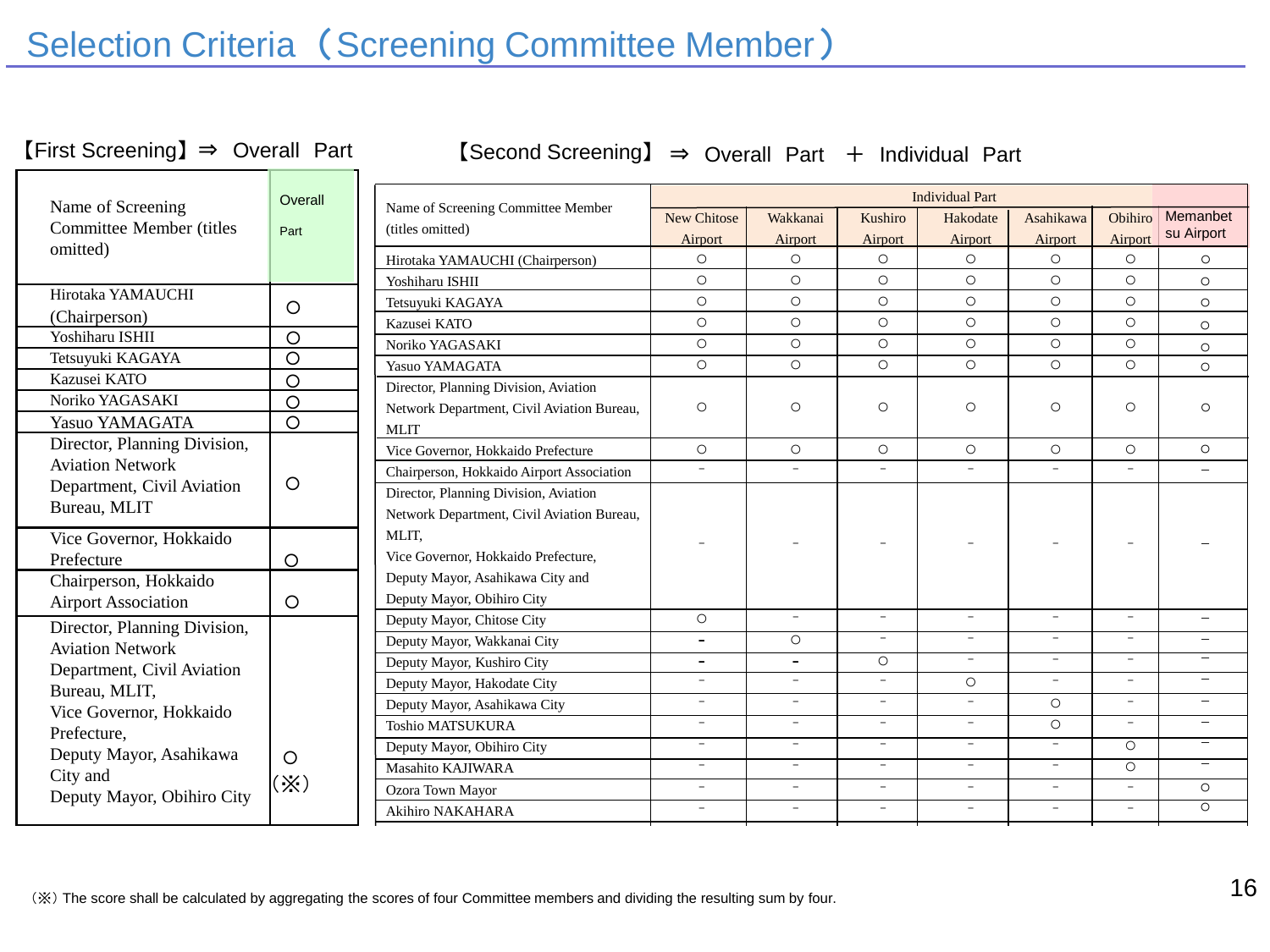# Selection Criteria

- Demand Trend Analysis and Project Environment Analysis **Identification** of issues **Project** Concept/ Core Policies **Strategic** measures Coherent proposal with concept and measures based on analysis, identified issues consistent through all Proposal Items in managing an integrated airport business Individual airport Proposals based on the overarching concept and
- overall strategy for the 7 bundled airports

Overall Part > Individual Part > Overall part

※ The Screening Committee members for the Individual Part of the 2nd Screening shall screen the proposals after looking through A1 and A2 of the

### Points mentioned

- $\checkmark$  Proposals shall be grounded on analysis and identified issues and consistent through all Proposal Items in managing an integrated airport business
- $\checkmark$  Individual airport Proposals shall not be evaluated on its own, but in tandem with the overarching project concept and overall strategy for the 7 bundled airports
- $\checkmark$  The 1<sup>st</sup> screening has been lightened to reduce the burden of the Applicants. 1<sup>st</sup> screening proposals to be focused on core concepts in the managing of a bundle of airports and how to run them as an integrated business (i.e. integrating the land side & air side businesses)
- $\checkmark$  Consideration has been given to build a project structure which would allow for timely investments based on the actual growth trajectory of each airport. While measures guaranteed to be undertaken and listed in the "Appendix: List Guaranteed Measures" shall be scored higher, measures which are not listed (and the strategies, policies upon which they're based) will be taken into account and evaluated.
- $\checkmark$  The allocation of points in evaluating the Considerations (subsidies in the case of the 3 municipal airports) is based on airport size (2015FY passenger traffic) and the proposed amounts shall be based on the business plans for the 7 airports.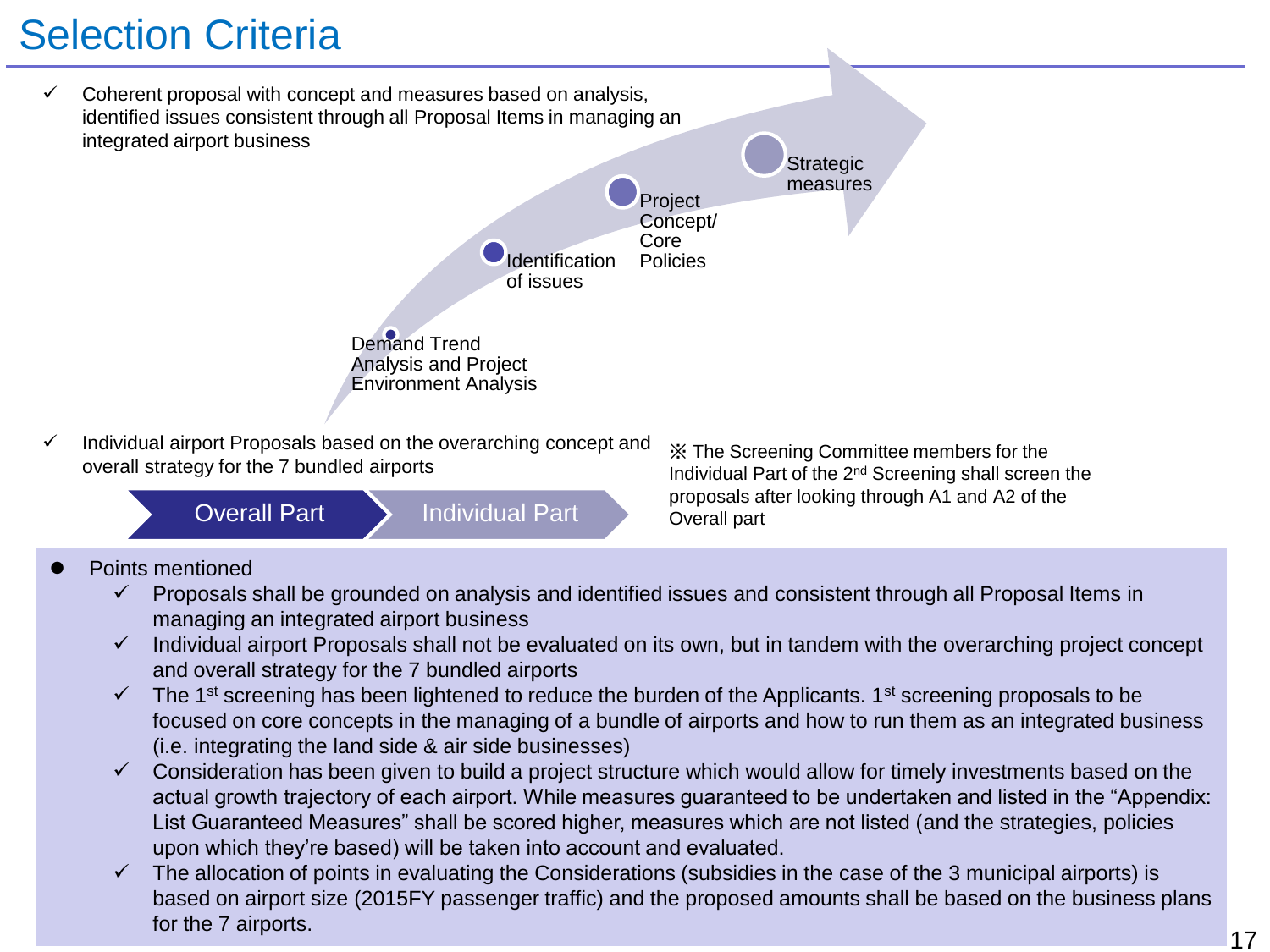# 3.Next steps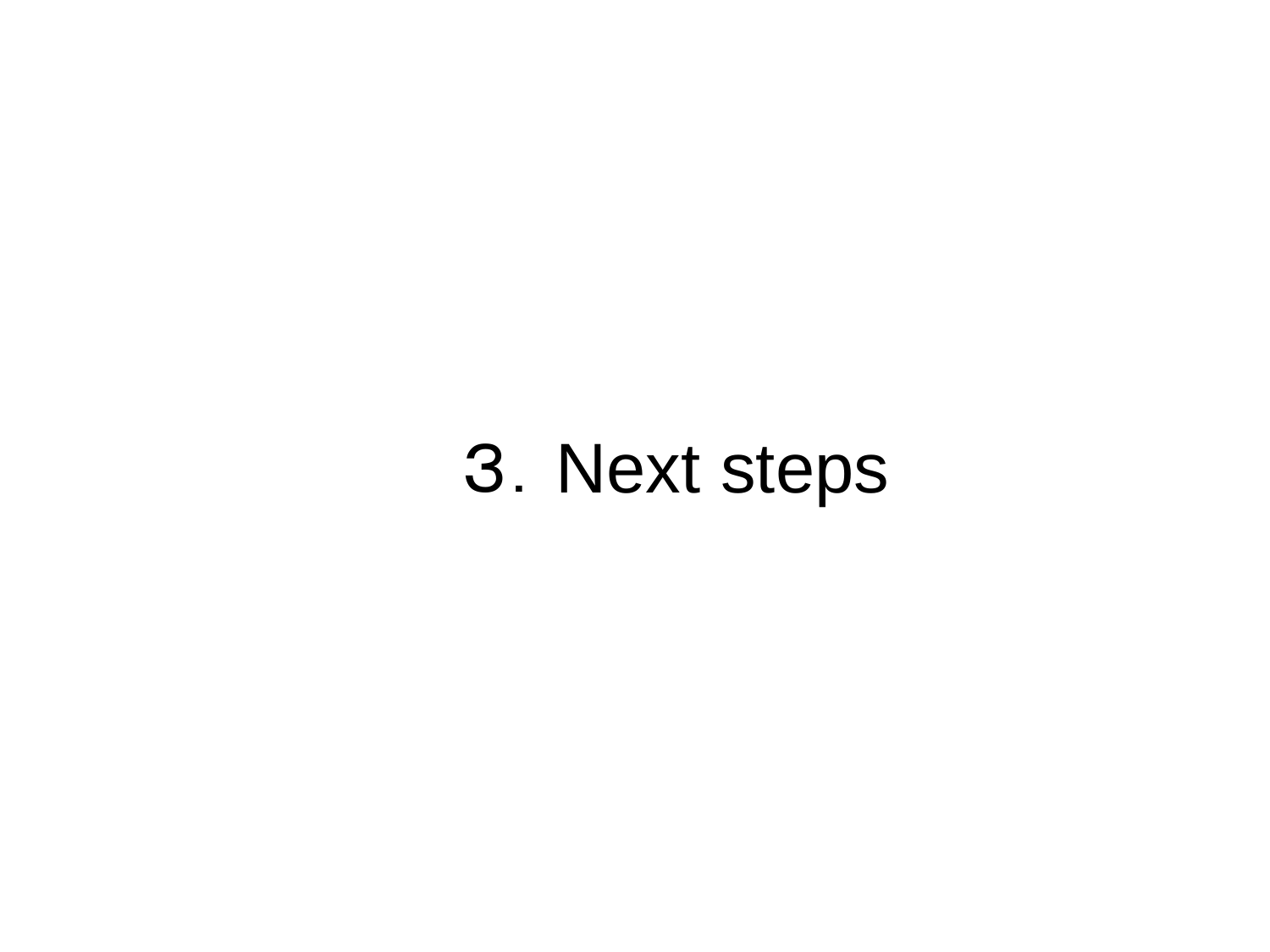# **Upcoming Schedule**

### **1. Q&A of Application Guidelines**

The submission period below is meant to be a rough guide for the questions and responses in the Q&A. It is possible to submit new questions in between the periods if required for subsequently disclosed information uploaded on to the VDR between the 1<sup>st</sup> and 2<sup>nd</sup> deadline.

- $\sim$  2<sup>nd</sup> period 9 July, 2018 to 10 July, 2018
- $\checkmark$  Final answer from the Administrators will be released on 27 July, 2018

### **2. First Screening**

Submission of First Screening Documents due 16<sup>th</sup> August, 2018. Around a week later, Applicants will be asked to provide an summary explanation using the First Screening document. (Applicant don't have to prepare separate presentation material)

### **3. Second Screening**

| Schedule (tentative)                       | <b>Actions</b>                            |
|--------------------------------------------|-------------------------------------------|
| Around Sep, 2018 $\sim$ Around April, 2019 | <b>Holding of Competitive Dialogue</b>    |
| Around May, 2019                           | Receipt of the Second Screening Documents |

- $\checkmark$  Tentative Schedule of the Competitive Dialogue will release through the VDR as part of the first disclosure documents.
- $\checkmark$  We have aimed to arrange an effective schedule to reduce the burden of applicants. The MLIT, Asahikawa City, Obihiro City and Hokkaido Prefecture jointly hold the competitive dialogue together and shall contemplate common questions as a group.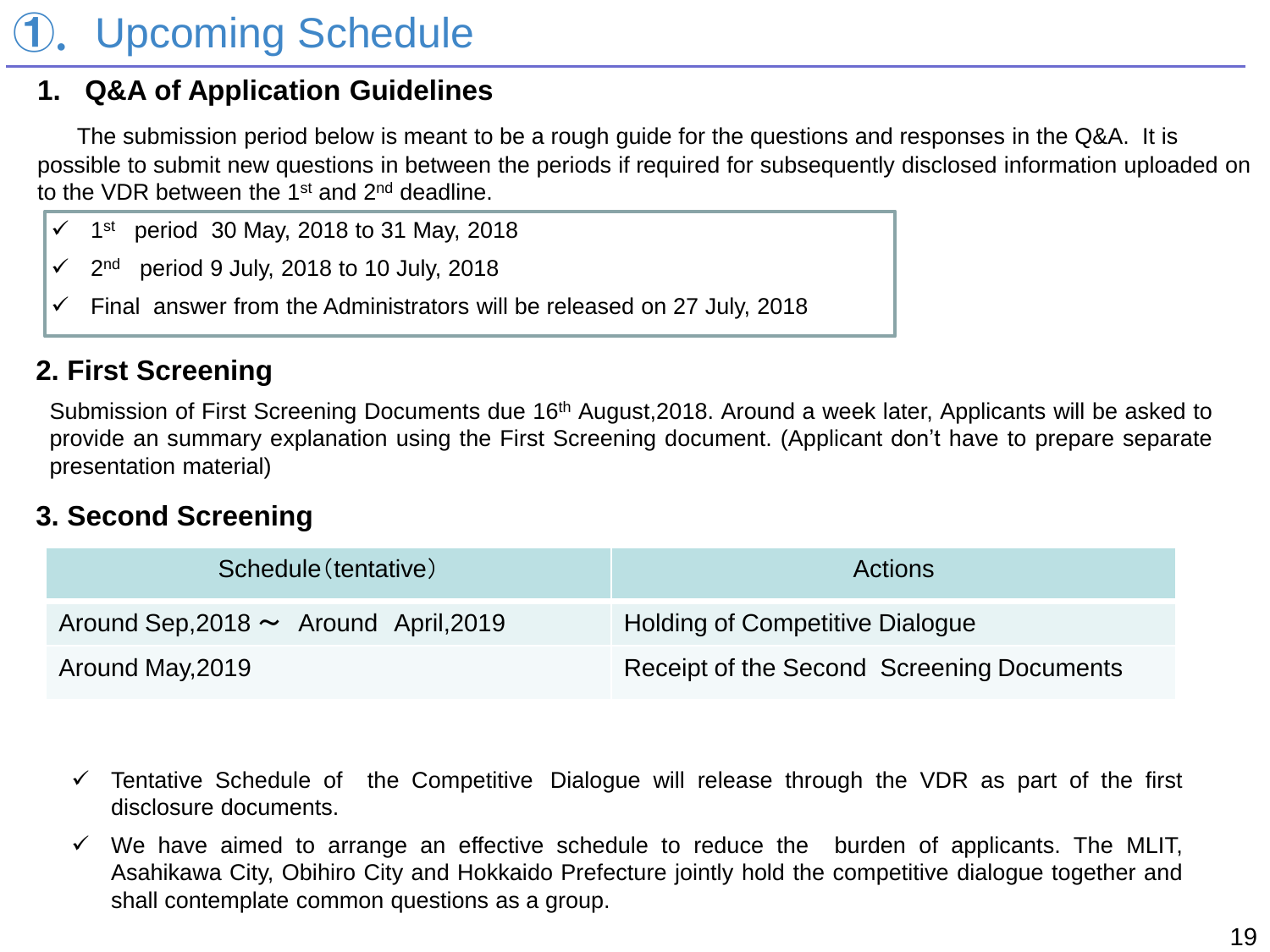# ②.About the Visual Data Room (VDR)

- 1. How to use of VDR (classified into 12 categories)
- $\checkmark$  Applicants may access the folder of "procedure of public offering" after applying for the Entry form of ID
- $\checkmark$  Applicants may access the folder of disclosure documents after applying for Commitment form of confidentiality obligation
- $\checkmark$  Please see the next page for details of the 12 categories.

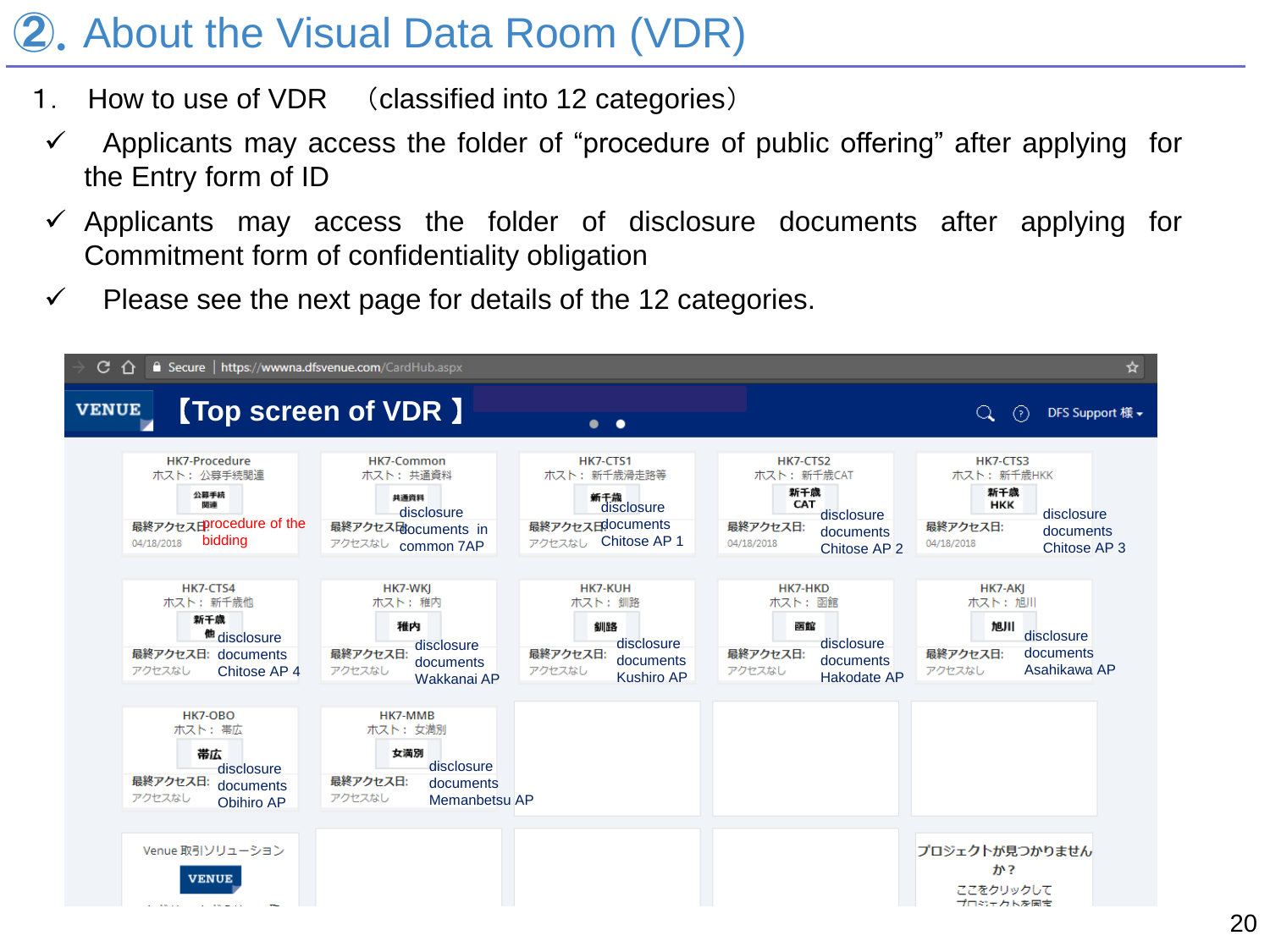# ②. Contents of 12 categories in VDR

### The top page of the VDR consists of the following 12 categories

|                |               |                                          | Contents of folder      |                                                                                                                                        | Folder No                      |                             | Prefix<br>code   |
|----------------|---------------|------------------------------------------|-------------------------|----------------------------------------------------------------------------------------------------------------------------------------|--------------------------------|-----------------------------|------------------|
| <b>No</b>      | Project       | Name                                     | <b>Division</b>         | Large<br>Item                                                                                                                          |                                | Middle<br>category category | of file          |
| $\mathbf{1}$   | HK7-Procedure | procedure of the<br>bidding              |                         | Ouestion Form<br>Statement of Interest, Application form to borrow and access to the<br>Confidential Materials<br>·Form and Directions |                                |                             |                  |
| 2              | HK7-Common    | disclosure<br>documents in<br>common 7AP |                         | $0\sim9$<br>·Bidding documents<br>Disclosure documents (4 Airports or 7 Airports common)                                               |                                | $1^{\sim}12$                | <b>COM</b>       |
|                | HK7-CTS1      | Runway etc in                            | Runway                  | <b>Required Standard etc</b>                                                                                                           | lo                             |                             | <b>CTS</b>       |
|                |               | <b>New Chitose AP</b>                    | letc                    | <b>Related Material</b><br>Reference Material=RM (Assets)                                                                              | l d                            |                             |                  |
|                |               |                                          |                         | RM (Information Package)                                                                                                               | 3                              |                             |                  |
| 3              |               |                                          |                         | RM (Security and Disaster)                                                                                                             | 4                              |                             |                  |
|                |               |                                          |                         | RM (Operation)                                                                                                                         | 5                              |                             |                  |
|                |               |                                          |                         | RM (Environment and Relationship with local communities)                                                                               | 6                              |                             |                  |
|                |               |                                          |                         | Local government                                                                                                                       | 17                             |                             |                  |
|                |               |                                          | Parking                 | Airport Environment Improvement Foundation                                                                                             | R                              |                             |                  |
| 4              | HK7-CTS2      | <b>CAT</b>                               | Building                | New Chitose Airport Terminal Building Co., Ltd. (successor company)                                                                    | 9                              | $1^{\sim}12$                | <b>CAT</b>       |
|                | HK7-CTS3      | <b>HKK Group</b>                         | Airport related         | Split company                                                                                                                          | l9                             | $1^{\sim}12$                | <b>HKKO</b>      |
|                |               |                                          | business                | HKK1                                                                                                                                   | 9                              | 1 <sub>12</sub>             | HKK1             |
|                |               |                                          |                         | HKK <sub>2</sub>                                                                                                                       | 9                              | $1^{\sim}12$                | HKK <sub>2</sub> |
|                |               |                                          |                         | HKK3                                                                                                                                   | l9                             | $1^{\sim}12$                | HKK3             |
| 5              |               |                                          |                         | HKK4                                                                                                                                   | 9                              | $1^{\sim}12$                | HKK4             |
|                |               |                                          |                         | HKK <sub>5</sub>                                                                                                                       | l9                             | $1^{\sim}12$                | HKK5             |
|                |               |                                          |                         | HKK <sub>6</sub>                                                                                                                       | 9                              | $1^{\sim}12$                | HKK <sub>6</sub> |
|                |               |                                          |                         | HKK7                                                                                                                                   | 9                              | $1^{\sim}12$                | HKK7             |
|                |               |                                          |                         | HKK <sub>8</sub>                                                                                                                       | 9                              | $1^{\sim}12$                | HKK <sub>8</sub> |
|                | HK7-CTS4      | Other                                    | Parking                 | <b>Chitose Tourist Association</b>                                                                                                     |                                |                             | $\subset$ TS1    |
| 6              |               |                                          | <b>Building</b>         | Sapporo International Air Cago Terminal Co., Ltd.                                                                                      | 2                              | $1 \sim 12$                 | CTS <sub>2</sub> |
|                |               |                                          | Fuelling                | ChitoseAirport Fuelling Facilities Co., Ltd.                                                                                           | 3                              | $1^{\sim}12$                | CTS3             |
|                | HK7-WKJ       | Wakkanai AP                              | Runway etc              | Wakkanai Airport Office                                                                                                                | $0 \sim 7$                     |                             | <b>WKJ</b>       |
| $\overline{7}$ |               | Parking                                  | Wakkanai Airport Office | 8                                                                                                                                      |                                |                             |                  |
|                |               | Building                                 |                         | Wakkanai Airport Building Co., Ltd.                                                                                                    | $\overline{9}$<br>$1^{\sim}12$ |                             |                  |
| $\cdots$       |               |                                          |                         |                                                                                                                                        |                                |                             |                  |
|                | HK7-MMB       | Memanbetsu AP                            | Runway etc              | Hokkaido Prefecture                                                                                                                    | $0\sim$ 7                      |                             | <b>MMB</b>       |
| 12             |               | Parking                                  |                         | Memanbetsu IDI Association                                                                                                             | l8                             | $1^{\sim}12$                |                  |
|                |               |                                          | Building                | Memanbetsu Airport Building Co., Ltd.                                                                                                  | l9                             | $1^{\sim}12$                | 21               |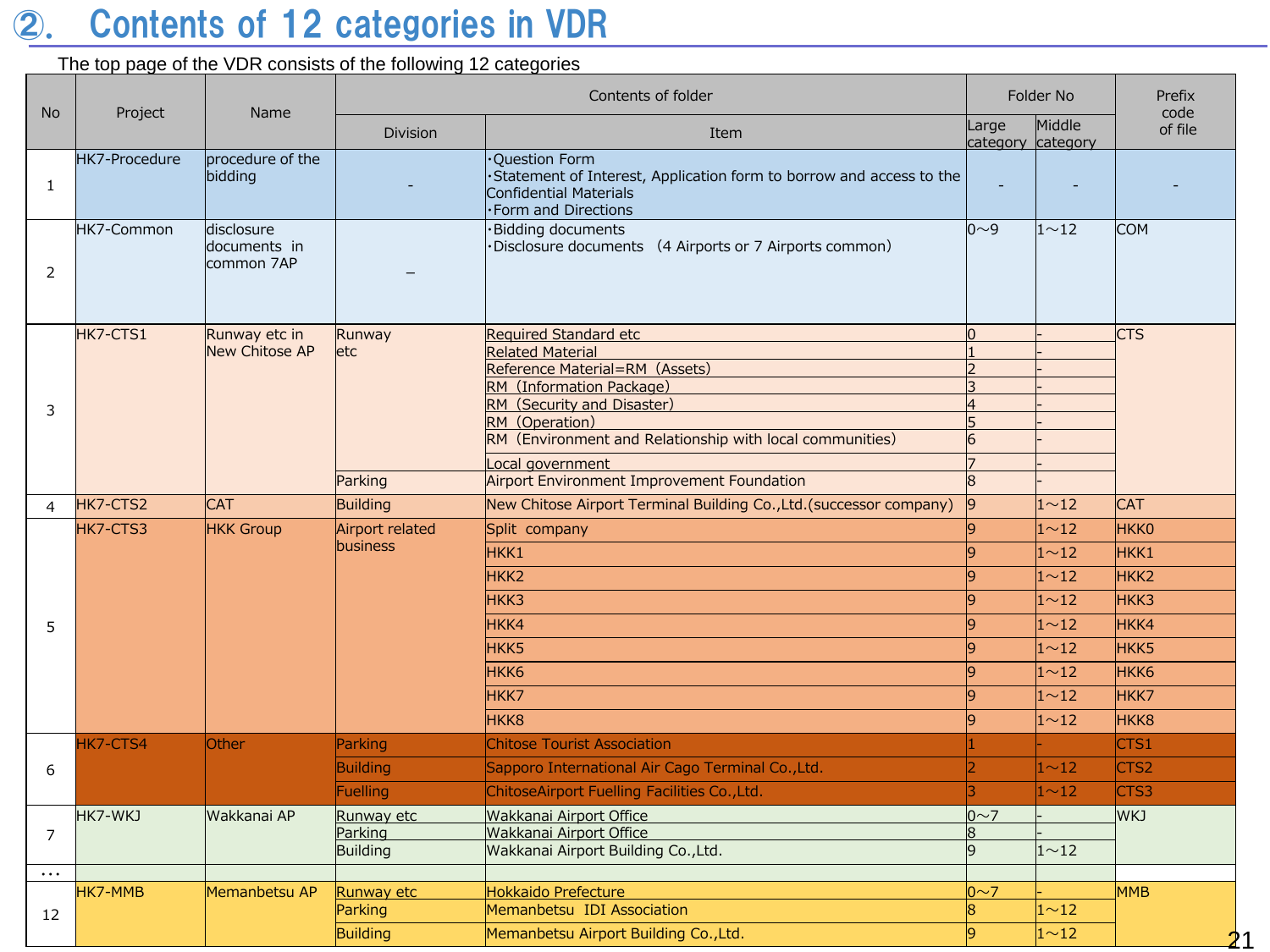# 2. VDR (Disclosure of the Building Facility Operator)

To ensure a fair and transparent process, The State discloses relevant information on the airport related businesses of the Split Company Group (HKK), in addition to information on the Building Facility Operator (New Chitose Airport Terminal Building Co.,Ltd.).

### ■**Disclosure of the Split Company (HKK) and Split company GP**

| <b>Transferred to the</b><br><b>Split Company Sep, 2017</b> |                  | <b>To be Disclosed</b><br>(information relevant to the airport<br>operation)                                                                                                   | <b>NO DISCLOSURE</b><br>(Information irrelevant to the airport<br>operation)                                                |
|-------------------------------------------------------------|------------------|--------------------------------------------------------------------------------------------------------------------------------------------------------------------------------|-----------------------------------------------------------------------------------------------------------------------------|
|                                                             | HKK1             | Sales of Goods (3 souvenir shops)                                                                                                                                              | Sales of Goods outside the airport<br>Manufacturing                                                                         |
| <b>Sales of Goods</b>                                       | Split company    | Duty free Sales (3 shops) $\frac{1}{2}$                                                                                                                                        |                                                                                                                             |
|                                                             | HKK <sub>2</sub> | Sales of Goods (Delicatessen etc 3 shops)                                                                                                                                      | Manufacturing<br>Fishery                                                                                                    |
| Advertising,<br>Hotel,                                      | HKK3             | PR/Advertising, Advertising Agency Shop<br>interior design / supervision<br>Movie theater, Theme park (Doraemon, Hello<br>Kitty Amusement Facility)<br>Sale of Goods (3 shops) | PR/Advertising, Advertising Agency<br>(outside the airport)<br>Publishing<br><b>Travel Agency</b><br>Real-estate rental     |
| Spa(Onsen)<br>etc                                           | HKK4             | Hotel operator (Airport Hotel)<br>Spa (Shin Chitose Onsen)                                                                                                                     | Hotel (outside the airport)                                                                                                 |
|                                                             | HKK <sub>5</sub> | Plant decorating<br>Sales of Goods (1 Hokkaido souvenir shop)                                                                                                                  | Factory-business                                                                                                            |
|                                                             | HKK <sub>6</sub> | Ground handling<br>Information desk                                                                                                                                            | Travel related<br>Temporary staffing                                                                                        |
| <b>Airport</b><br><b>Services</b>                           | HKK7             | <b>Building Maintenance</b><br>Office Maintenance and Utility Works<br>Power, Heat Supplier<br>Leasing<br>Cleaning, Waste Disposal                                             | Real-estate<br>Life/Damage insurance<br>Money lending<br>Leasing (outside the airport)<br>Operating facility<br>Maintenance |
|                                                             | HKK8             | Restaurant(5 shops)                                                                                                                                                            | Sales of Goods (outside the airport)<br>Restaurant (outside the airport)                                                    |

22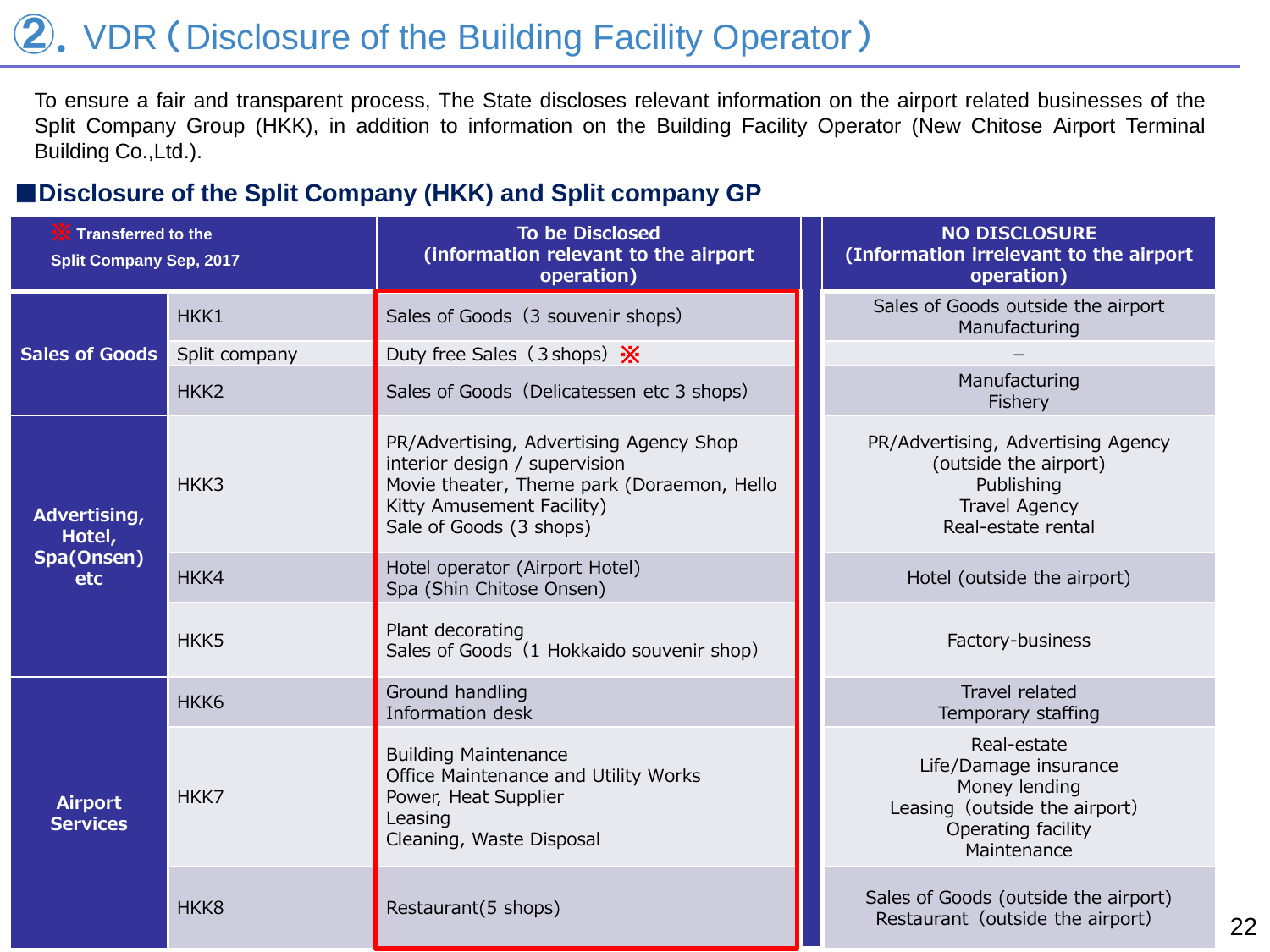# ②.VDR (Disclosure of Building Facility Operator)

 Pursuant to the Participation Requirements of the Building Facility Operator, Hokkaido Airport Terminal Co., Ltd. has on the 1<sup>st</sup> of July 2017 spun off the operations of the New Chitose Airport terminal building to New Chitose Airport Terminal Building Co., Ltd. by way of a "Company Split"